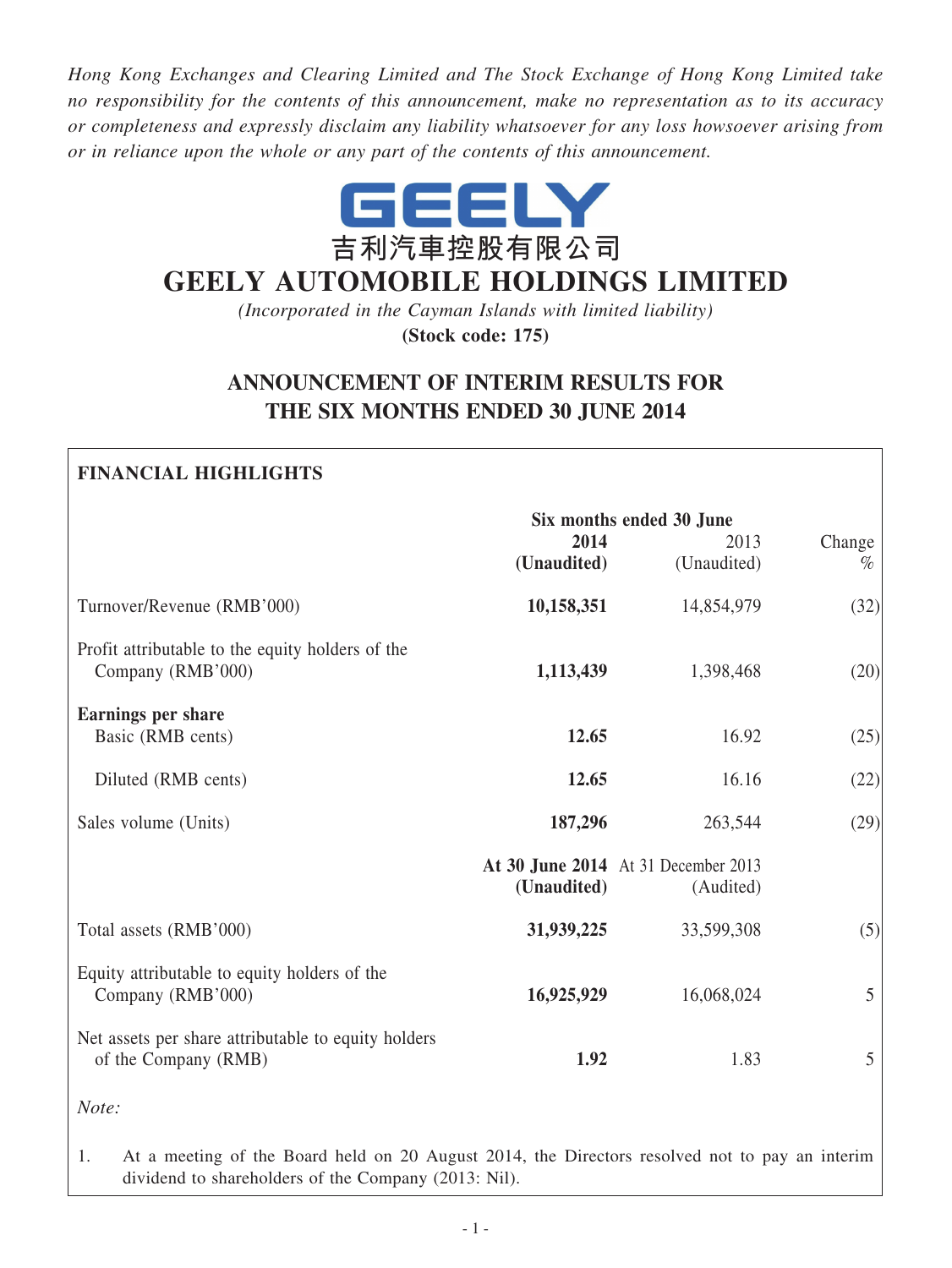# **INTERIM RESULTS**

The Board of Directors (the "Board") of Geely Automobile Holdings Limited (the "Company") is pleased to announce the unaudited interim results of the Company and its subsidiaries (the "Group") for the six months ended 30 June 2014. These interim results have been reviewed by the Company's Audit Committee, comprising solely the independent non-executive directors, one of whom chairs the committee, and the Company's auditors, Grant Thornton Hong Kong Limited.

# **CONDENSED CONSOLIDATED INCOME STATEMENT**

*FOR THE SIX MONTHS ENDED 30 JUNE 2014*

|                                                         |                       | Six months ended 30 June |                |
|---------------------------------------------------------|-----------------------|--------------------------|----------------|
|                                                         |                       | 2014                     | 2013           |
|                                                         | <b>Note</b>           | <b>RMB'000</b>           | RMB'000        |
|                                                         |                       | (Unaudited)              | (Unaudited)    |
| <b>Turnover/Revenue</b>                                 |                       | 10,158,351               | 14,854,979     |
| Cost of sales                                           |                       | (8,092,446)              | (12,008,149)   |
| <b>Gross profit</b>                                     |                       | 2,065,905                | 2,846,830      |
| Other income                                            | $\overline{4}$        | 554,405                  | 552,308        |
| Distribution and selling expenses                       |                       | (556,708)                | (820, 927)     |
| Administrative expenses, excluding share-based payments |                       | (598, 982)               | (746, 903)     |
| Share-based payments                                    |                       | (31,089)                 | (46, 019)      |
| Finance costs, net                                      | 5                     | (2,755)                  | (56, 572)      |
| Share of results of associates                          |                       | (5,249)                  | (3,812)        |
| Share of result of a joint venture                      |                       | 7,330                    |                |
| <b>Profit before taxation</b>                           |                       | 1,432,857                | 1,724,905      |
| Taxation                                                | 6                     | (307, 230)               | (323,003)      |
| Profit for the period                                   | 5                     | 1,125,627                | 1,401,902      |
| <b>Attributable to:</b>                                 |                       |                          |                |
| Equity holders of the Company                           |                       | 1,113,439                | 1,398,468      |
| Non-controlling interests                               |                       | 12,188                   | 3,434          |
|                                                         |                       | 1,125,627                | 1,401,902      |
| Earnings per share                                      |                       |                          |                |
| <b>Basic</b>                                            | $\boldsymbol{\delta}$ | RMB12.65 cents           | RMB16.92 cents |
| Diluted                                                 | $\delta$              | <b>RMB12.65 cents</b>    | RMB16.16 cents |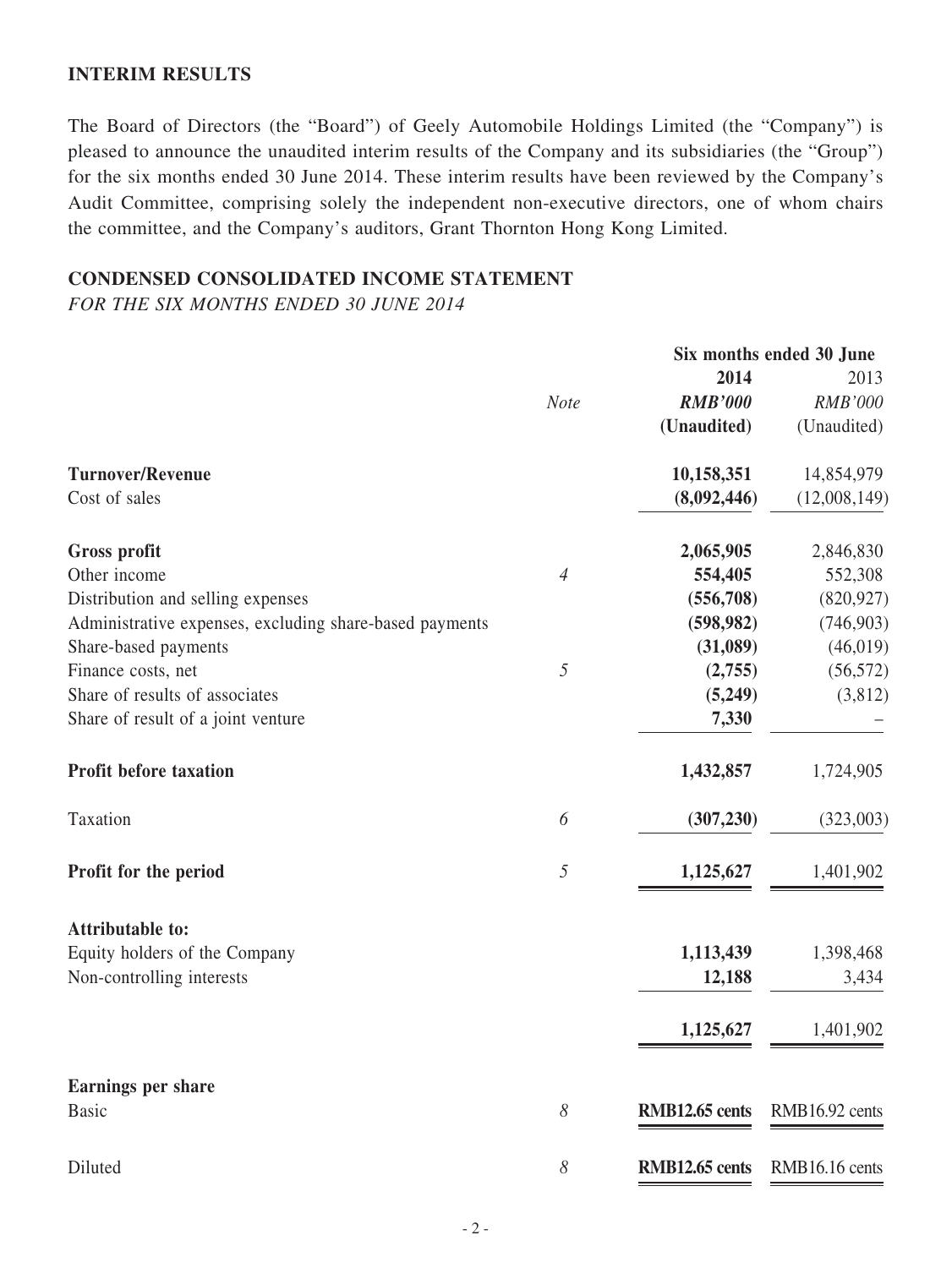# **CONDENSED CONSOLIDATED STATEMENT OF COMPREHENSIVE INCOME**

*FOR THE SIX MONTHS ENDED 30 JUNE 2014*

|                                                                | Six months ended 30 June |                |
|----------------------------------------------------------------|--------------------------|----------------|
|                                                                | 2014                     | 2013           |
|                                                                | <b>RMB'000</b>           | <b>RMB'000</b> |
|                                                                | (Unaudited)              | (Unaudited)    |
| Profit for the period                                          | 1,125,627                | 1,401,902      |
| Other comprehensive income/(loss) for the period:              |                          |                |
| Items that may be reclassified subsequently to profit or loss: |                          |                |
| Exchange differences on translation of foreign                 |                          |                |
| operations recognised                                          | 33,230                   | (80, 898)      |
| Loss arising on revaluation of available-for-sale              |                          |                |
| financial assets                                               | (8)                      |                |
| Total comprehensive income for the period                      | 1,158,849                | 1,321,004      |
| <b>Attributable to:</b>                                        |                          |                |
| Equity holders of the Company                                  | 1,146,661                | 1,317,570      |
| Non-controlling interests                                      | 12,188                   | 3,434          |
|                                                                | 1,158,849                | 1,321,004      |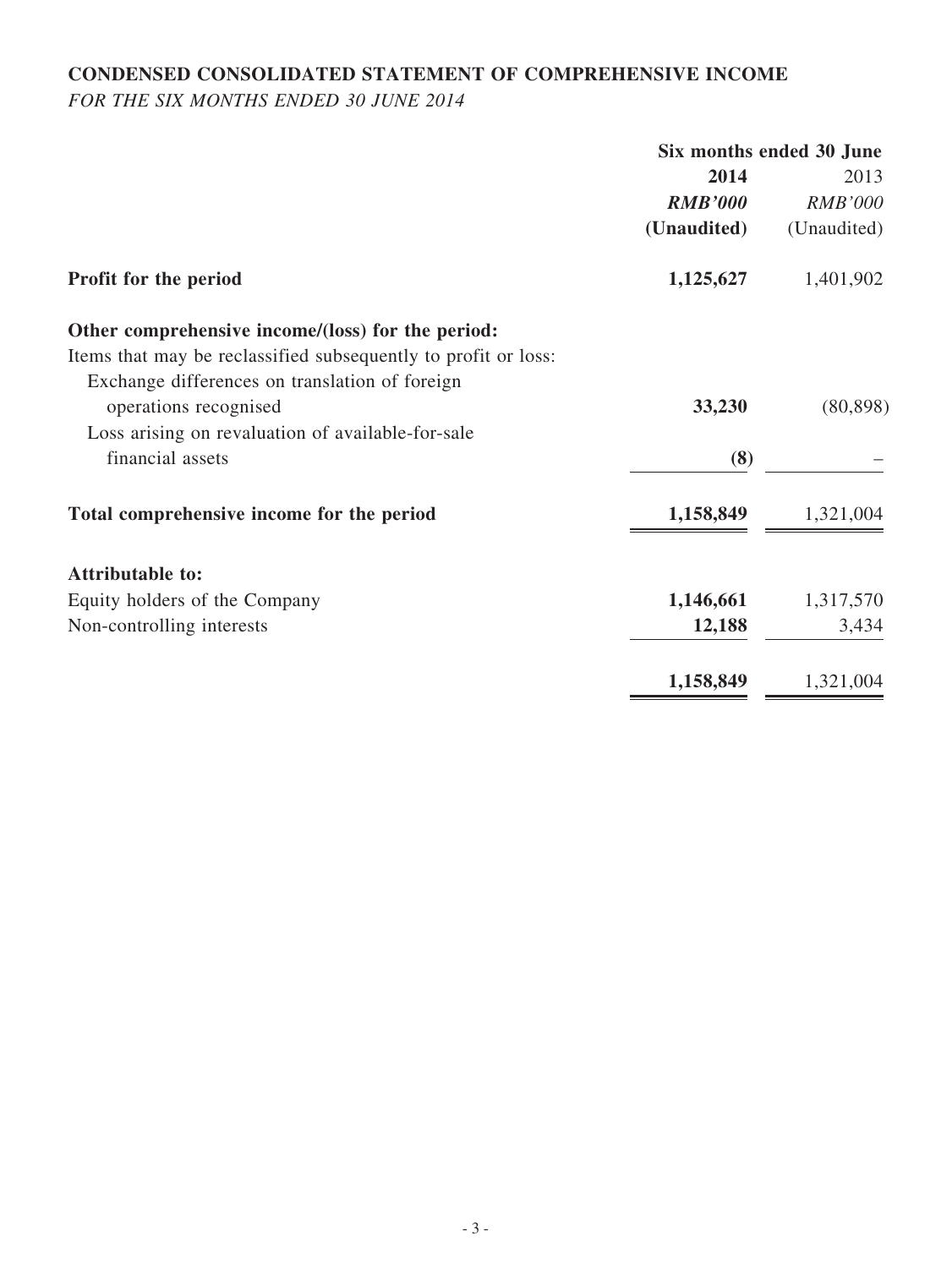# **CONDENSED CONSOLIDATED STATEMENT OF FINANCIAL POSITION** *AS AT 30 JUNE 2014*

|                                                           | <b>Note</b>   | At<br>30 June 2014<br><b>RMB'000</b><br>(Unaudited) | At<br>31 December 2013<br><b>RMB'000</b><br>(Audited) |
|-----------------------------------------------------------|---------------|-----------------------------------------------------|-------------------------------------------------------|
| <b>Non-current assets</b>                                 |               |                                                     |                                                       |
| Property, plant and equipment                             | 10            | 5,615,865                                           | 6,208,554                                             |
| Intangible assets                                         | 11            | 3,555,708                                           | 3,220,043                                             |
| Prepaid land lease payments                               |               | 947,198                                             | 1,166,070                                             |
| Goodwill                                                  |               | 6,222                                               | 6,222                                                 |
| Interests in associates                                   | 12            | 256,136                                             | 261,385                                               |
| Interests in a joint venture                              | 13            | 419,114                                             | 411,784                                               |
| Available-for-sale financial assets                       |               | 12,150                                              | 14,492                                                |
| Deferred tax assets                                       |               | 60,379                                              | 59,411                                                |
|                                                           |               | 10,872,772                                          | 11,347,961                                            |
| <b>Current assets</b>                                     |               |                                                     |                                                       |
| Prepaid land lease payments                               |               | 24,755                                              | 30,098                                                |
| Inventories                                               | 14            | 1,878,350                                           | 1,783,692                                             |
| Trade and other receivables                               | 15            | 11,757,522                                          | 14,785,486                                            |
| Financial assets at fair value through profit or loss     |               | 13,527                                              | 13,114                                                |
| Tax recoverable                                           |               | 8,473                                               | 55,739                                                |
| Pledged bank deposits                                     |               | 101,722                                             | 105,471                                               |
| Bank balances and cash                                    |               | 6,338,595                                           | 5,477,747                                             |
|                                                           |               | 20,122,944                                          | 22, 251, 347                                          |
| Assets held for sale                                      | 9             | 943,509                                             |                                                       |
|                                                           |               | 21,066,453                                          | 22, 251, 347                                          |
| <b>Current liabilities</b>                                |               |                                                     |                                                       |
| Trade and other payables                                  | 17            | 13,222,496                                          | 16,074,808                                            |
| Taxation                                                  |               | 156,569                                             | 196,728                                               |
| Borrowings                                                | 18            | 796,479                                             | 965,565                                               |
|                                                           |               | 14,175,544                                          | 17,237,101                                            |
| Liabilities directly associated with assets held for sale | $\mathcal{G}$ | 522,412                                             |                                                       |
|                                                           |               | 14,697,956                                          | 17,237,101                                            |
| Net current assets                                        |               | 6,368,497                                           | 5,014,246                                             |
| <b>Total assets less current liabilities</b>              |               | 17,241,269                                          | 16,362,207                                            |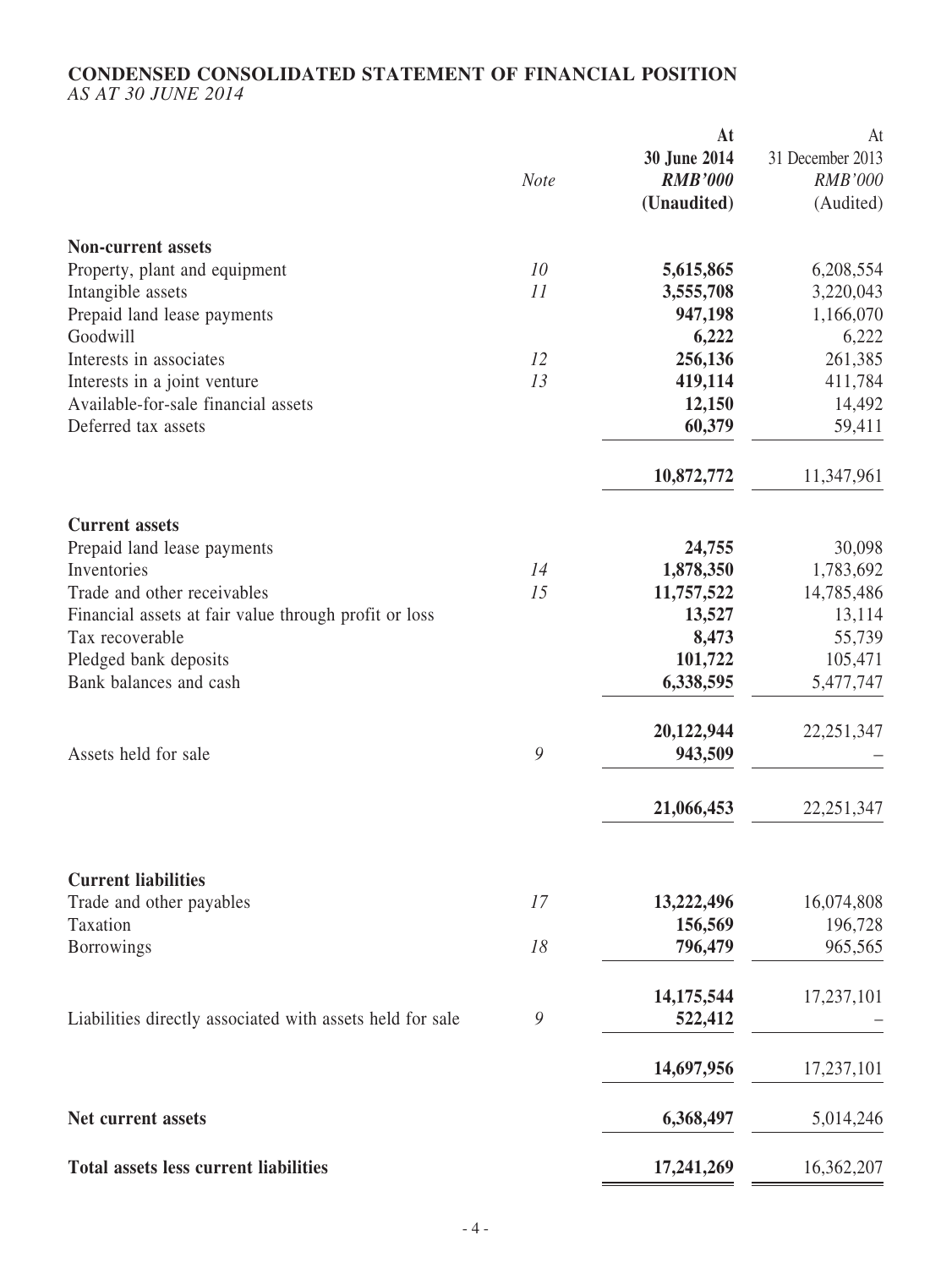# **CONDENSED CONSOLIDATED STATEMENT OF FINANCIAL POSITION** *AS AT 30 JUNE 2014*

|                                                      |             | At             | At               |
|------------------------------------------------------|-------------|----------------|------------------|
|                                                      |             | 30 June 2014   | 31 December 2013 |
|                                                      | <b>Note</b> | <b>RMB'000</b> | <b>RMB'000</b>   |
|                                                      |             | (Unaudited)    | (Audited)        |
| <b>CAPITAL AND RESERVES</b>                          |             |                |                  |
| Share capital                                        | 19          | 161,346        | 161,346          |
| Reserves                                             |             | 16,764,583     | 15,906,678       |
| Equity attributable to equity holders of the Company |             | 16,925,929     | 16,068,024       |
| Non-controlling interests                            |             | 173,855        | 161,667          |
| <b>Total equity</b>                                  |             | 17,099,784     | 16,229,691       |
| <b>Non-current liabilities</b>                       |             |                |                  |
| Deferred tax liabilities                             |             | 141,485        | 132,516          |
|                                                      |             | 17,241,269     | 16,362,207       |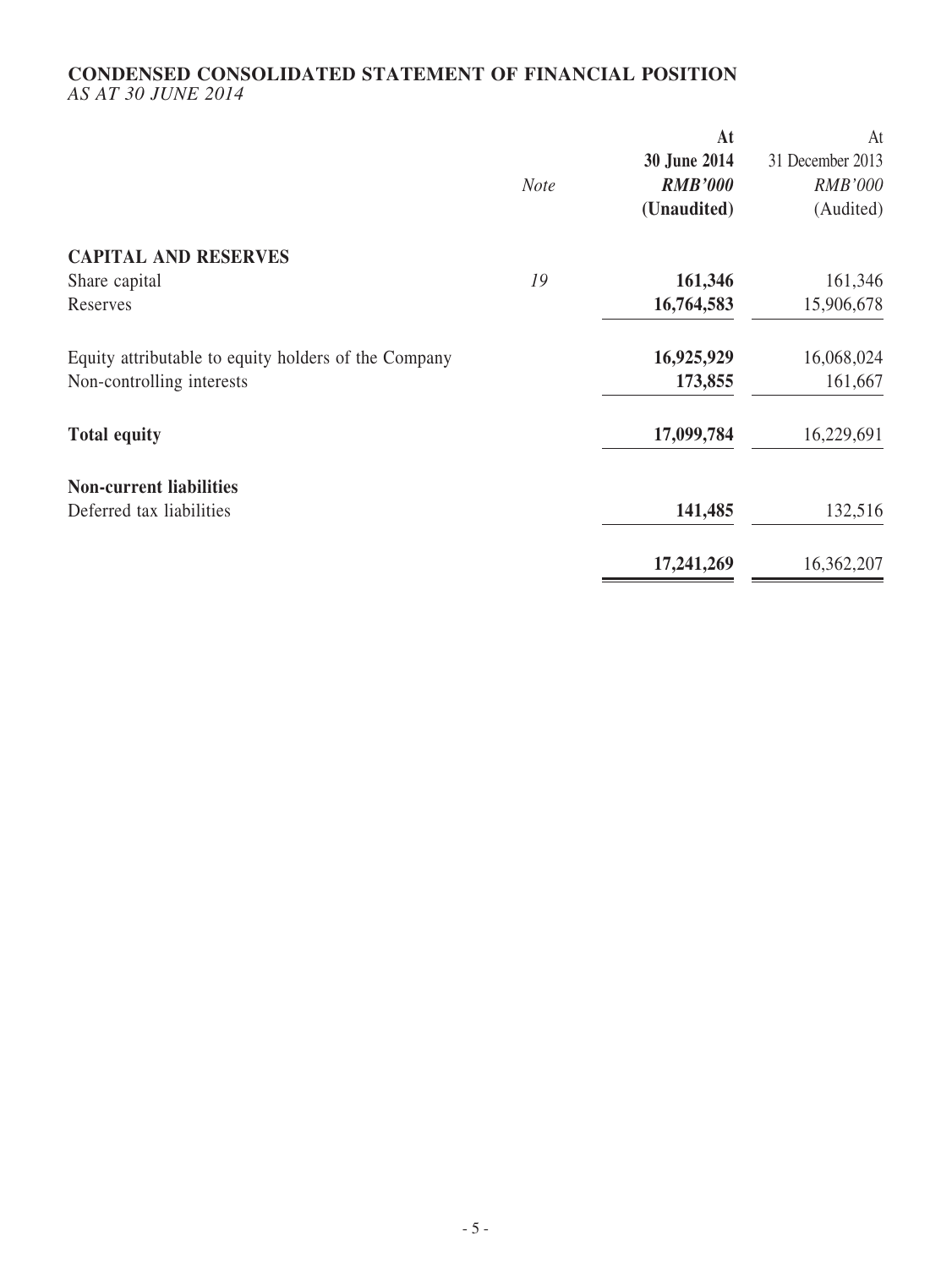# **CONDENSED CONSOLIDATED STATEMENT OF CASH FLOWS**

*FOR THE SIX MONTHS ENDED 30 JUNE 2014*

|                                                         |             |                               | Six months ended 30 June      |
|---------------------------------------------------------|-------------|-------------------------------|-------------------------------|
|                                                         |             | 2014                          | 2013                          |
|                                                         | <b>Note</b> | <b>RMB'000</b><br>(Unaudited) | <b>RMB'000</b><br>(Unaudited) |
|                                                         |             |                               |                               |
| Cash flows from operating activities                    |             |                               |                               |
| Profit before taxation                                  |             | 1,432,857                     | 1,724,905                     |
| Adjustments for non-cash items                          |             | 527,703                       | 580,974                       |
|                                                         |             |                               |                               |
| Operating profit before working capital changes         |             | 1,960,560                     | 2,305,879                     |
| Net changes in working capital                          |             | 103,356                       | 1,276,574                     |
| Cash from operations                                    |             | 2,063,916                     | 3,582,453                     |
| Income taxes paid                                       |             | (296, 644)                    | (240, 305)                    |
|                                                         |             |                               |                               |
| Net cash from operating activities                      |             | 1,767,272                     | 3, 342, 148                   |
| Cash flows from investing activities                    |             |                               |                               |
| Purchase of property, plant and equipment               |             | (90, 998)                     | (450,992)                     |
| Addition of intangible assets                           |             | (540, 285)                    | (385, 615)                    |
| Addition of prepaid land lease payments                 |             |                               | (180, 043)                    |
| Proceeds from disposal of property, plant and equipment |             | 17,991                        | 18,238                        |
| Proceeds from disposal of intangible assets             |             | 26,216                        | 26,190                        |
| Proceeds from disposal of prepaid land lease payments   |             |                               | 33,792                        |
| Change in pledged bank deposits                         |             | 3,749                         | 246,240                       |
| Net cash inflow on disposal of subsidiaries             | 20          |                               | 163,651                       |
| Investments in associates                               |             |                               | (37, 333)                     |
| Investment in a joint venture                           |             |                               | (500,000)                     |
| Interest received                                       |             | 23,105                        | 35,563                        |
| Net cash used in investing activities                   |             | (560, 222)                    | (1,030,309)                   |
|                                                         |             |                               |                               |
| <b>Cash flows from financing activities</b>             |             |                               |                               |
| Proceeds from issuance of shares upon exercise of       |             |                               |                               |
| the share options                                       |             |                               | 10,679                        |
| Proceeds from borrowings                                |             | 393,779                       | 7,932                         |
| Repayment of borrowings                                 |             | (562, 865)                    | (709, 667)                    |
| Interest paid                                           |             | (25, 860)                     | (65, 469)                     |
| Net cash used in financing activities                   |             | (194, 946)                    | (756, 525)                    |
|                                                         |             |                               |                               |
| Net increase in cash and cash equivalents               |             | 1,012,104                     | 1,555,314                     |
| Cash and cash equivalents at beginning of period        |             | 5,477,747                     | 4,188,862                     |
| Effect of foreign exchange rate changes                 |             | (15, 454)                     | (24,779)                      |
| Cash and cash equivalents at end of period              |             | 6,474,397                     | 5,719,397                     |
| Analysis of cash and cash equivalents                   |             |                               |                               |
| Bank balances and cash                                  |             | 6,338,595                     | 5,719,397                     |
| Bank balances and cash included in a disposal group     |             |                               |                               |
| classified as held for sale                             | 9           | 135,802                       |                               |
|                                                         |             |                               |                               |
| Cash and cash equivalents at the end of period          |             | 6,474,397                     | 5,719,397                     |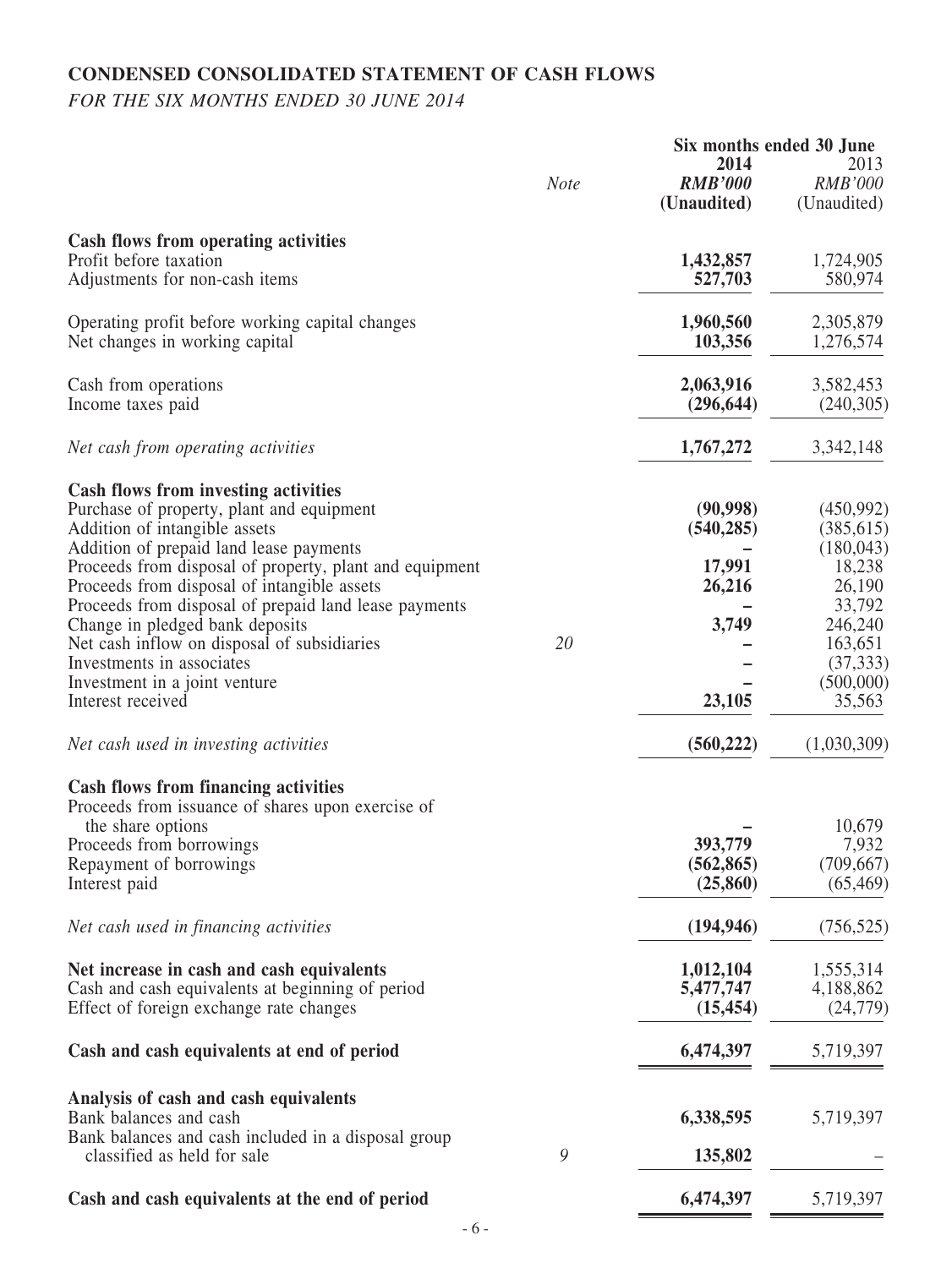# **NOTES TO THE CONDENSED CONSOLIDATED FINANCIAL STATEMENTS**

*FOR THE SIX MONTHS ENDED 30 JUNE 2014*

### **1. BASIS OF PREPARATION**

These unaudited condensed consolidated interim financial report (the "Interim Financial Report") has been prepared in accordance with the applicable disclosure provisions of the Rules Governing the Listing of Securities on the Stock Exchange of Hong Kong Limited, including compliance with Hong Kong Accounting Standard ("HKAS") 34 "Interim Financial Reporting" issued by the Hong Kong Institute of Certified Public Accountants ("HKICPA").

The Interim Financial Report is presented in thousands of Renminbi ("RMB'000"), unless otherwise stated.

The accounting policies and methods of computation used in the preparation of the Interim Financial Report are consistent with those used in the annual financial statements for the year ended 31 December 2013 except for the adoption of the new or amended Hong Kong Financial Reporting Standards ("HKFRSs") and the change in segment presentation as disclosed in notes 2 and 3 respectively to this Interim Financial Report.

The Interim Financial Report does not include all the information and disclosures required in the annual financial statements, and should be read in conjunction with the Group's annual financial statements for the year ended 31 December 2013.

### **2. ADOPTION OF NEW OR AMENDED HKFRSs**

In the current period, the Group has applied for the first time the following new and revised standards, amendments and interpretations (the "new HKFRSs") issued by the HKICPA, which are relevant to and effective for the Group's financial statements for the annual period beginning on 1 January 2014:

| HKAS 32 (Amendments) | <b>Offsetting Financial Assets and Financial Liabilities</b> |  |
|----------------------|--------------------------------------------------------------|--|
| HKAS 36 (Amendments) | Recoverable Amount Disclosures for Non-Financial Assets      |  |
| HKAS 39 (Amendments) | Novation of Derivatives and Continuation of Hedge            |  |
| Accounting           |                                                              |  |

The adoption of the new HKFRSs had no material impact on how the results and financial position for the current and prior periods have been prepared and presented.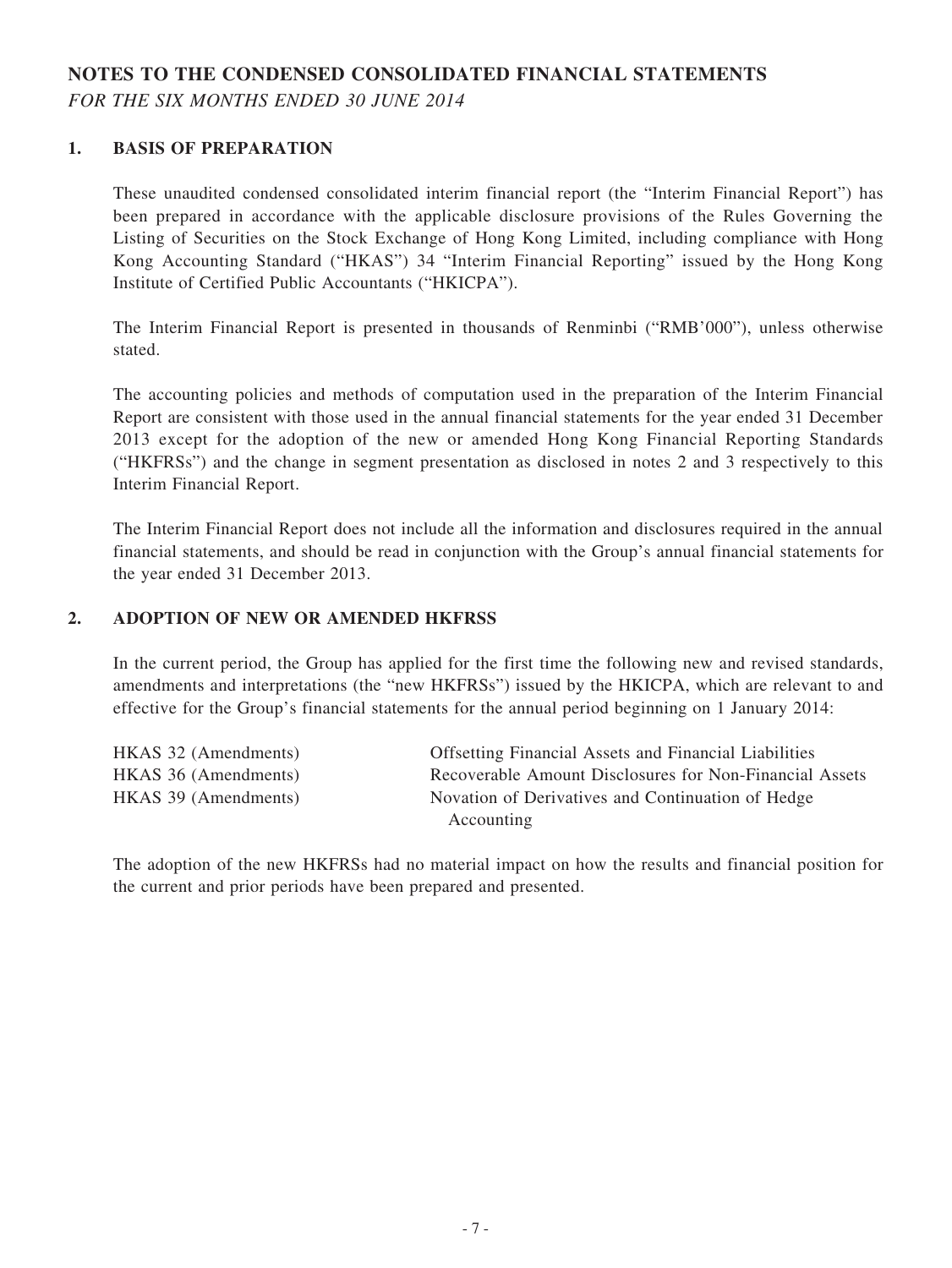### **3. SEGMENT INFORMATION**

The Group previously managed its business by business lines and two reportable segments were identified.

Automobiles and related parts and components: Manufacture and sale of automobiles, automobile parts and related automobile components (excluding gearboxes).

Gearboxes: Manufacture and sale of gearboxes.

During the second quarter of 2013, the Group completed an evaluation of its activities in Gearboxes. As a result, and consistent with the Group's strategic view of its integrated business, the previously reported Gearboxes segment activities are aligned and reported within the Group's core business of automobiles and related parts and components. The Group believes the change in its internal reporting system allows the most senior executive management to assess the Group's performance more effectively.

As the resources allocation and performance assessment of the Group are now carried out by the most senior executive management based on the overall operation of the production and sale of automobiles, automobile parts and related automobile components, the Group has only one business segment for internal reporting purpose. As a result, no segment information has been presented for the periods ended 30 June 2014 and 2013. The Group uses consolidated profit before taxation as a measure of segment profit or loss. The Group's consolidated turnover represents revenue from external customers as the Group has only one segment.

# **4. OTHER INCOME**

|                                                           | Six months ended 30 June |                |
|-----------------------------------------------------------|--------------------------|----------------|
|                                                           | 2014                     | 2013           |
|                                                           | <b>RMB'000</b>           | <i>RMB'000</i> |
|                                                           | (Unaudited)              | (Unaudited)    |
| Gain on disposal of scrap materials                       | 21,646                   | 27,368         |
| Net gain on disposal of subsidiaries                      |                          | 5,268          |
| Net gain on disposal of property, plant and equipment     | 3,452                    |                |
| Net foreign exchange gain                                 | 12,196                   |                |
| Rental income                                             | 13,937                   | 20,390         |
| Subsidy income from government <i>(note)</i>              | 478,473                  | 484,647        |
| Sundry income                                             | 18,323                   | 14,186         |
| Unrealised gain on financial assets at fair value through |                          |                |
| profit or loss that are classified as held for trading    |                          |                |
| (listed investments held for trading)                     | 6,378                    | 449            |
|                                                           | 554,405                  | 552,308        |

*Note:* Subsidy income mainly relates to cash subsidies in respect of operating and research and development activities from government which are either unconditional grants or grants with conditions having been satisfied.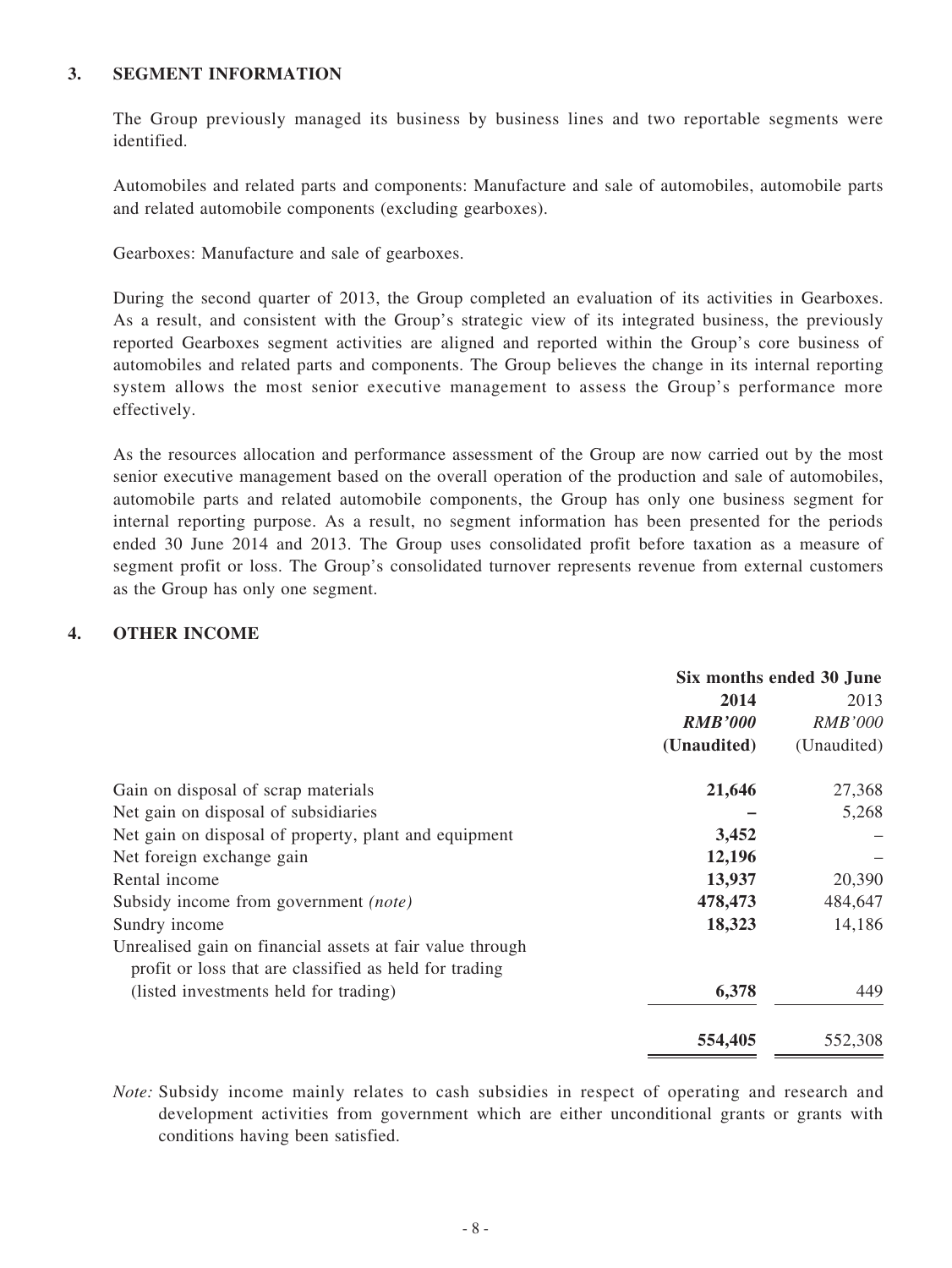# **5. PROFIT FOR THE PERIOD**

Profit for the period has been arrived at after charging/(crediting):

|                                                                                                                   | Six months ended 30 June |                          |
|-------------------------------------------------------------------------------------------------------------------|--------------------------|--------------------------|
|                                                                                                                   | 2014                     | 2013                     |
|                                                                                                                   | <b>RMB'000</b>           | <b>RMB'000</b>           |
|                                                                                                                   | (Unaudited)              | (Unaudited)              |
| <b>Finance income and costs</b>                                                                                   |                          |                          |
| <b>Finance costs</b>                                                                                              |                          |                          |
| Effective interest expense on convertible bonds                                                                   |                          | 26,666                   |
| Interest on bank borrowings wholly repayable within five years                                                    | 25,860                   | 65,142                   |
| Interest expenses paid to a non-controlling                                                                       |                          |                          |
| shareholder of a subsidiary of the Group                                                                          |                          | 327                      |
|                                                                                                                   | 25,860                   | 92,135                   |
|                                                                                                                   |                          |                          |
| <b>Finance income</b>                                                                                             |                          |                          |
| Bank and other interest income                                                                                    | (23, 105)                | (35,563)                 |
| <b>Net finance costs</b>                                                                                          | 2,755                    | 56,572                   |
|                                                                                                                   |                          |                          |
|                                                                                                                   |                          | Six months ended 30 June |
|                                                                                                                   | 2014                     | 2013                     |
|                                                                                                                   | <b>RMB'000</b>           | <b>RMB'000</b>           |
|                                                                                                                   | (Unaudited)              | (Unaudited)              |
| Staff costs (including directors' emoluments)                                                                     |                          |                          |
| Salaries, wages and other benefits                                                                                | 525,969                  | 636,207                  |
| Retirement benefit scheme contributions                                                                           | 80,822                   | 69,852                   |
| Recognition of share-based payments                                                                               | 31,089                   | 46,019                   |
|                                                                                                                   | 637,880                  | 752,078                  |
|                                                                                                                   |                          |                          |
|                                                                                                                   |                          | Six months ended 30 June |
|                                                                                                                   | 2014                     | 2013                     |
|                                                                                                                   | <b>RMB'000</b>           | <b>RMB'000</b>           |
|                                                                                                                   | (Unaudited)              | (Unaudited)              |
| <b>Other items</b>                                                                                                |                          |                          |
| Cost of inventories recognised as expense                                                                         | 8,092,446                | 12,008,149               |
| Depreciation                                                                                                      | 297,392                  | 322,692                  |
| Net foreign exchange (gain)/loss                                                                                  | (12, 196)                | 117,035                  |
| Amortisation of prepaid land lease payments                                                                       | 14,681                   | 21,063                   |
| Amortisation of intangible assets                                                                                 | 140,783                  | 133,407                  |
| Research and development costs                                                                                    | 60,621                   | 86,331                   |
| Net (gain)/loss on disposal of property, plant and equipment<br>Unrealised gain on financial assets at fair value | (3, 452)                 | 21,857                   |
| through profit or loss that are classified as held for                                                            |                          |                          |
| trading (listed investments held for trading)                                                                     | (6,378)                  | (449)                    |
|                                                                                                                   |                          |                          |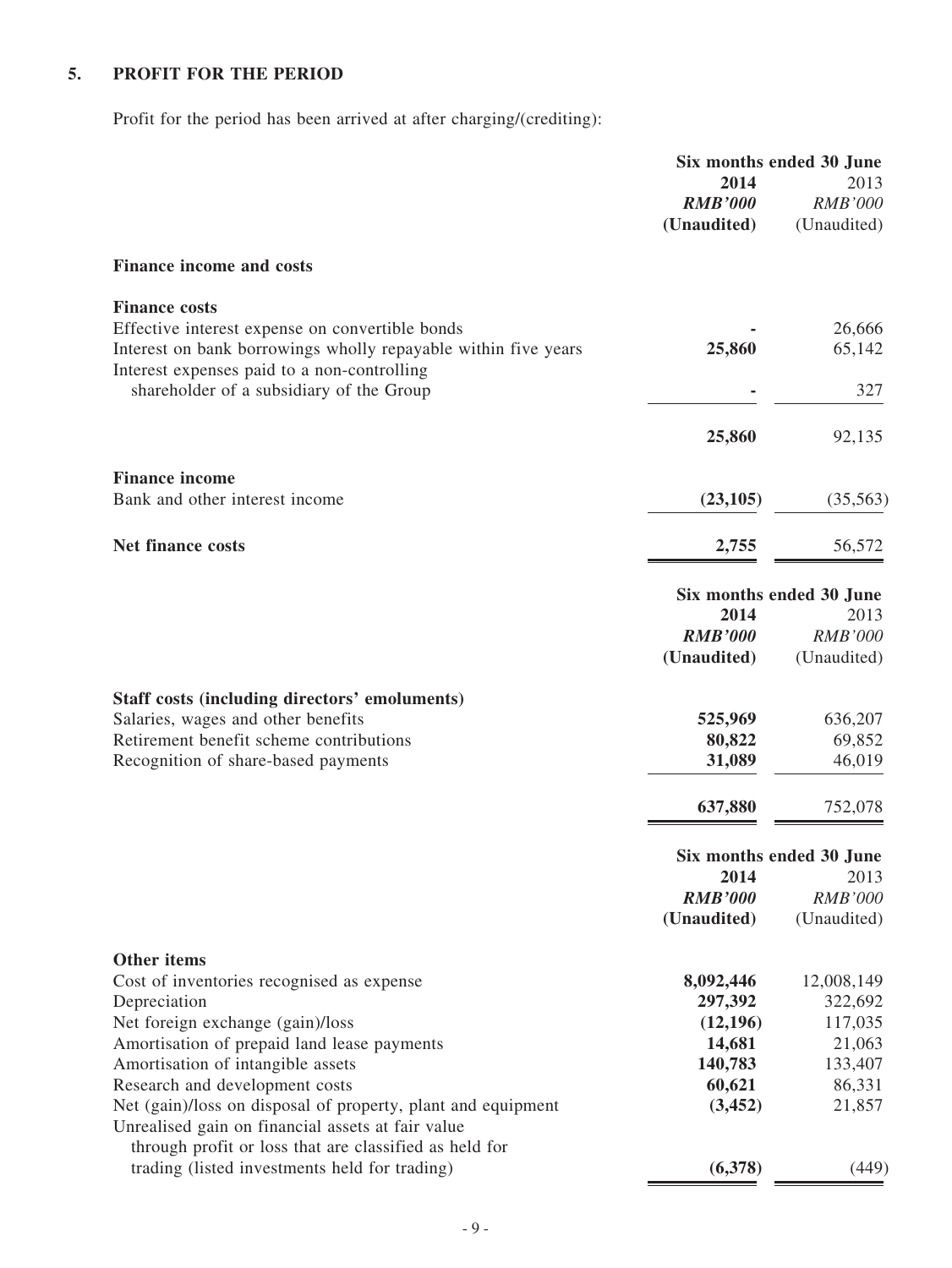# **6. TAXATION**

|                              | Six months ended 30 June |                |
|------------------------------|--------------------------|----------------|
|                              | 2014                     | 2013           |
|                              | <b>RMB'000</b>           | <b>RMB'000</b> |
|                              | (Unaudited)              | (Unaudited)    |
| Current tax:                 |                          |                |
| Hong Kong profits tax        | 584                      |                |
| PRC enterprise income tax    | 294,940                  | 320,652        |
| Other overseas tax           | 9,749                    | 8,475          |
| Overprovision in prior years | (1,138)                  | (3, 158)       |
|                              | 304,135                  | 325,969        |
| Deferred taxation            | 3,095                    | (2,966)        |
|                              | 307,230                  | 323,003        |

The provision for Hong Kong profits tax for 2014 is calculated at 16.5% (Six months ended 30 June 2013: nil as no estimated assessable profits) of the estimated assessable profits for the period.

The income tax provision of the Group in respect of its operations in the People's Republic of China (the "PRC") has been calculated at the applicable tax rate on the estimated assessable profits for the period based on the existing legislation, interpretations and practises in respect thereof. The applicable tax rate is the PRC enterprise income tax rate of 25%.

Pursuant to the relevant laws and regulations in the PRC, certain of the Group's PRC subsidiaries obtained the High and New Technology Enterprises qualification and accordingly, enjoyed preferential income tax rate of 15%. Taxation arising in other jurisdictions is calculated at the rates prevailing in the relevant jurisdictions.

#### **7. DIVIDEND**

During the current period, a final dividend for the year ended 31 December 2013 of HK\$0.046 per share (Six months ended 30 June 2013: HK\$0.039), amounting to approximately RMB319,845,000 (Six months ended 30 June 2013: RMB261,353,000), has been declared and approved by the shareholders at the annual general meeting of the Company. The 2013 final dividend was paid in July 2014 and is reflected as a dividend payable in the Interim Financial Report.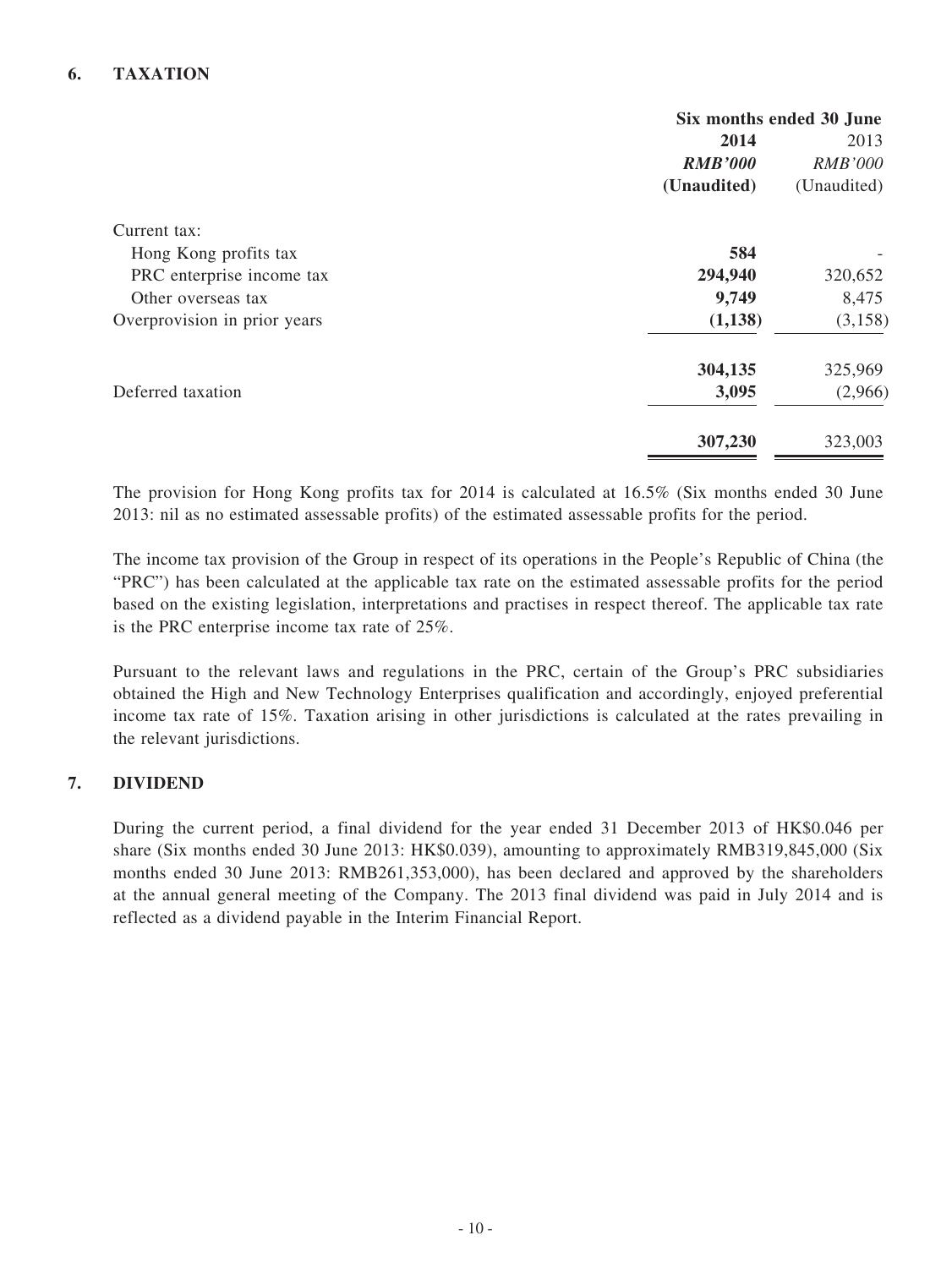#### **8. EARNINGS PER SHARE**

#### **(a) Basic earnings per share**

The calculation of the basic earnings per share for the period is based on the profit attributable to equity holders of the Company of RMB1,113,439,000 (Six months ended 30 June 2013: RMB1,398,468,000) and the weighted average number of ordinary shares of 8,801,446,540 shares (2013: 8,266,868,105 shares), calculated as follows:

#### *(i) Weighted average number of ordinary shares*

|                                                                                               | Six months ended 30 June    |             |
|-----------------------------------------------------------------------------------------------|-----------------------------|-------------|
|                                                                                               | 2014                        | 2013        |
|                                                                                               | (Unaudited)                 | (Unaudited) |
| Issued ordinary shares at 1 January<br>Effect of shares issued upon exercise of share options | 8,801,446,540 8,258,948,934 | 7,919,171   |
| Weighted average number of ordinary shares at 30 June                                         | 8,801,446,540 8,266,868,105 |             |

#### **(b) Diluted earnings per share**

The calculation of diluted earnings per share for the period is based on the profit attributable to equity holders of the Company of RMB1,113,439,000 (Six months ended 30 June 2013: RMB1,425,134,000) and the weighted average number of ordinary shares of 8,801,446,540 shares (2013: 8,817,438,996 shares), calculated as follows:

#### *(i) Profit attributable to equity holders of the Company (diluted)*

|      |                                                                                                                                                                           | 2014<br><b>RMB'000</b><br>(Unaudited) | Six months ended 30 June<br>2013<br><b>RMB'000</b><br>(Unaudited) |
|------|---------------------------------------------------------------------------------------------------------------------------------------------------------------------------|---------------------------------------|-------------------------------------------------------------------|
|      | Earnings for the purpose of basic earnings per share<br>(profit attributable to equity holders of the Company)<br>After tax effect of effective interest on the liability | 1,113,439                             | 1,398,468                                                         |
|      | component of convertible bonds                                                                                                                                            |                                       | 26,666                                                            |
|      | Earnings for the purpose of diluted earnings per share                                                                                                                    | 1,113,439                             | 1,425,134                                                         |
| (ii) | Weighted average number of ordinary shares (diluted)                                                                                                                      |                                       |                                                                   |
|      |                                                                                                                                                                           | 2014<br>(Unaudited)                   | Six months ended 30 June<br>2013<br>(Unaudited)                   |
|      | Weighted average number of ordinary shares for the<br>purpose of basic earnings per share                                                                                 | 8,801,446,540                         | 8,266,868,105                                                     |

# Weighted average number of ordinary shares for the purpose of diluted earnings per share **8,801,446,540** 8,817,438,996

Effect of deemed conversion of convertible bonds **–** 550,570,891

Diluted earnings per share for the six months ended 30 June 2014 equals to the basic earnings per share as the potential ordinary shares of share options are anti-dilutive and are therefore excluded from the weighted average number of ordinary shares for the purpose of diluted earnings per share.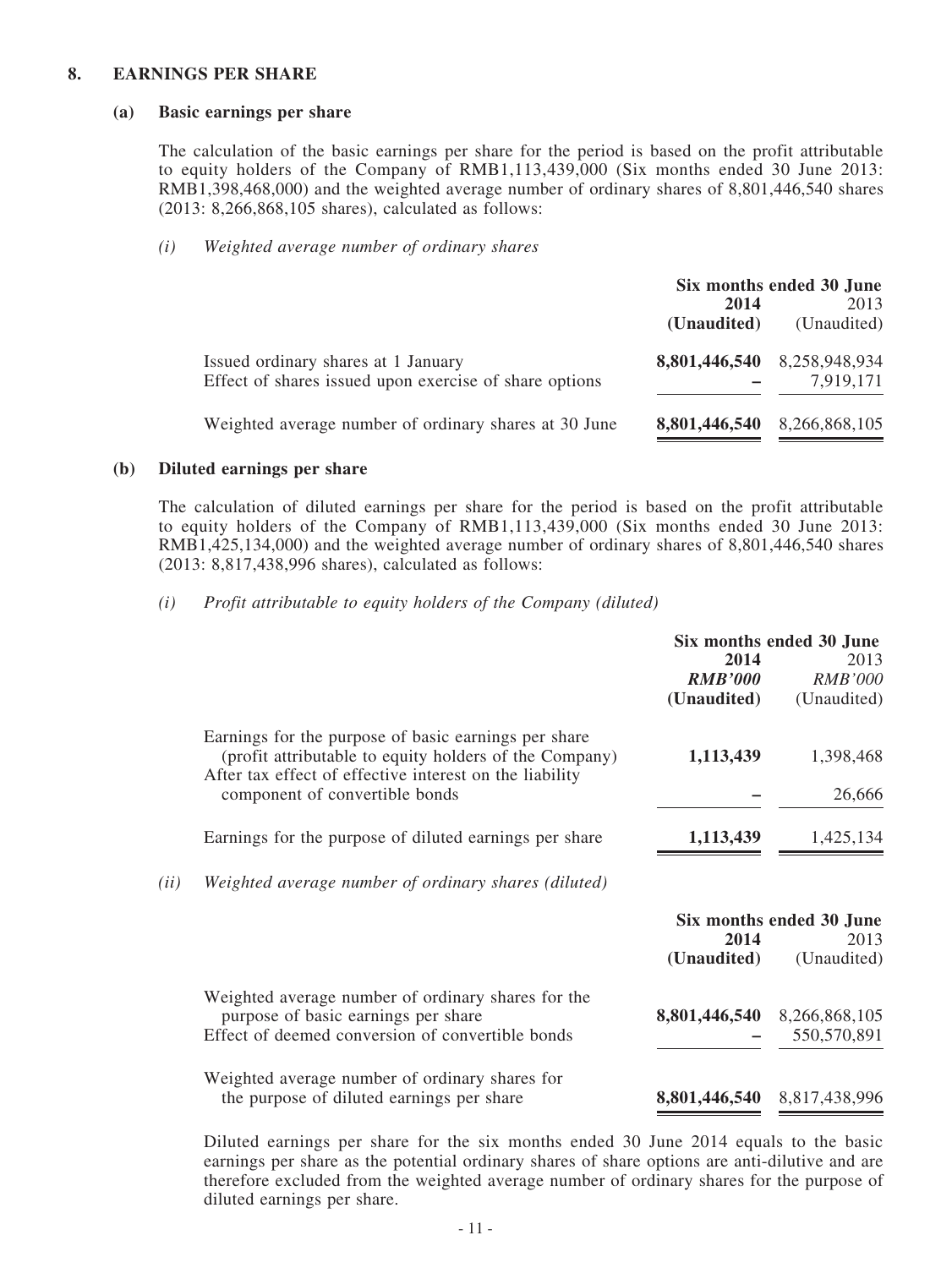### **9. ASSETS HELD FOR SALE**

Disposal group is classified as assets held for sale when their carrying amount is to be recovered principally through a sale transaction and a sale is considered highly probable. The assets of the disposal group are generally stated at the lower of carrying amount and fair value less costs to sell if their carrying amount is to be recovered principally through a sale transaction rather than through their continuing use.

On 30 May 2014, the Company has entered into a memorandum of understanding (the "Memorandum") on a proposed disposal of DSI Holdings Pty Limited, Hunan Jisheng International Drivetrain System Company Limited and Shandong Geely Gearbox Company Limited, the indirect wholly-owned subsidiaries of the Company (collectively the "disposal group"), to related companies with a common beneficiary shareholder. Subsequent to the reporting date, formal sales and purchase agreements of the disposal of the disposal group were entered into between the members of the Group and the related companies.

**As at**

The assets and liabilities of the disposal group are as follows:

#### **(a) Assets held for sale**

|                                                                  | <b>Note</b> | 30 June 2014<br><b>RMB'000</b><br>(Unaudited) |
|------------------------------------------------------------------|-------------|-----------------------------------------------|
| <b>Non-current assets</b>                                        |             |                                               |
| Property, plant and equipment                                    | 10          | 454,216                                       |
| Intangible assets                                                | 11          | 38,187                                        |
| Available-for-sale financial assets                              |             | 2,509                                         |
| Prepaid land lease payments                                      |             | 38,694                                        |
| Deferred tax assets                                              |             | 5,180                                         |
|                                                                  |             | 538,786                                       |
| <b>Current assets</b>                                            |             |                                               |
| Prepaid land lease payments                                      |             | 876                                           |
| Inventories                                                      |             | 103,225                                       |
| Trade and other receivables                                      |             | 164,820                                       |
| Bank balances and cash                                           |             | 135,802                                       |
|                                                                  |             | 404,723                                       |
| <b>Total assets</b>                                              |             | 943,509                                       |
| Liabilities directly associated with assets held for sale<br>(b) |             |                                               |
|                                                                  |             | As at                                         |
|                                                                  |             | 30 June 2014                                  |
|                                                                  |             | <b>RMB'000</b>                                |
|                                                                  |             | (Unaudited)                                   |
| <b>Current liabilities</b>                                       |             |                                               |
| Trade and other payables                                         |             | 522,028                                       |
| Taxation                                                         |             | 384                                           |
| <b>Total liabilities</b>                                         |             | 522,412                                       |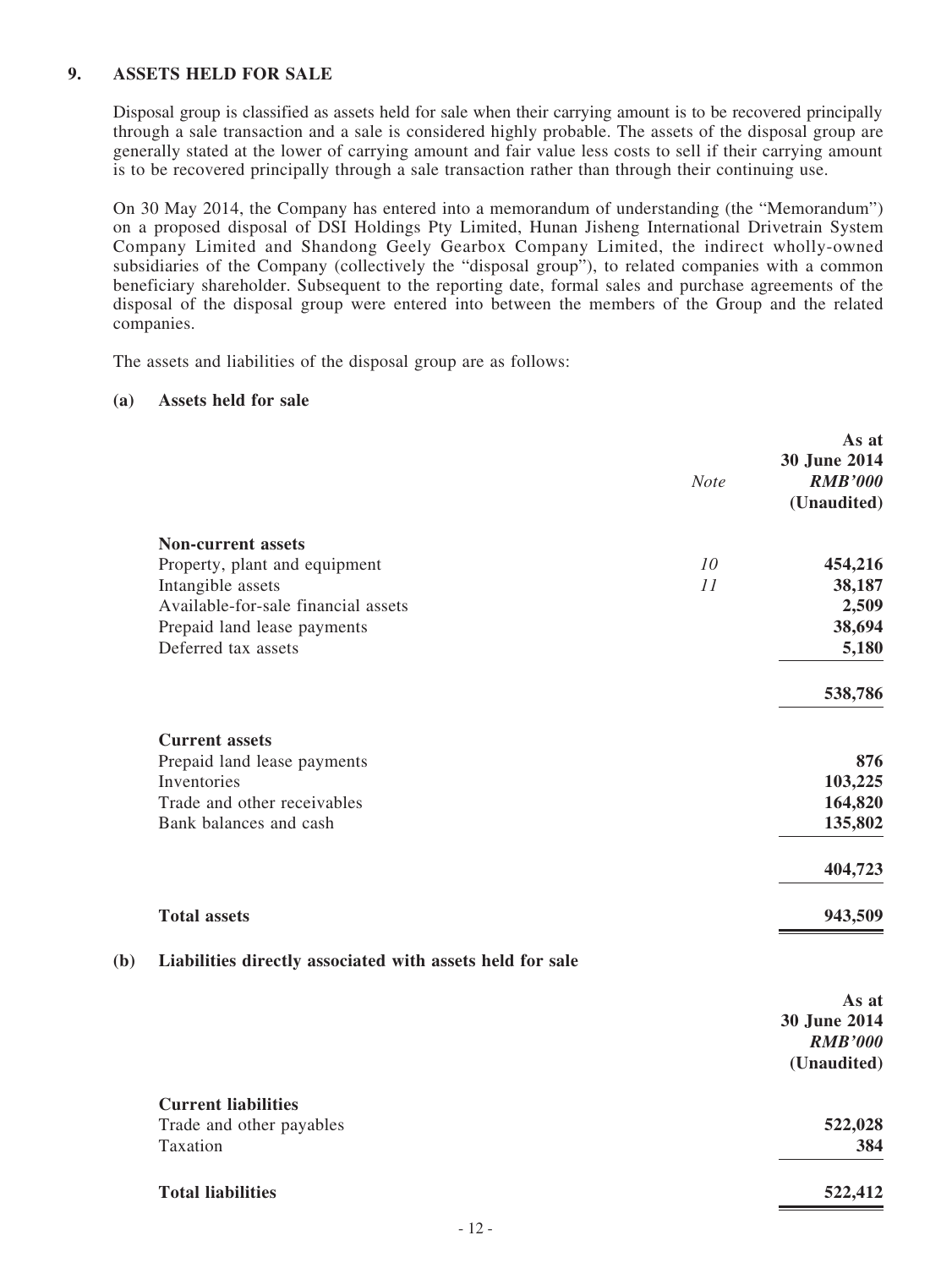# **10. PROPERTY, PLANT AND EQUIPMENT**

During the period, the Group acquired property, plant and equipment of approximately RMB420,777,000 (Six months ended 30 June 2013: RMB392,449,000). Property, plant and equipment with net book value of approximately RMB21,443,000 (Six months ended 30 June 2013: RMB40,095,000) were disposed of during the period, resulting in a gain on disposal of approximately RMB3,452,000 (Six months ended 30 June 2013: a loss of approximately RMB21,857,000, excluding the amounts through disposal of subsidiaries for the six months ended 30 June 2013 as set out in note 20.) During the six months ended 30 June 2014, property, plant and equipment with net book value of approximately RMB454,216,000 (Six months ended 30 June 2013: Nil) were classified as assets held for sale (note  $9(a)$ ).

# **11. INTANGIBLE ASSETS**

During the period, additions to intangible assets by acquisition and capitalisation in respect of development costs amounted to approximately RMB540,285,000 (Six months ended 30 June 2013: RMB385,615,000). During the six months ended 30 June 2013, certain intangible assets were disposed of through disposal of subsidiaries as set out in note 20. Intangible assets with net book value of approximately RMB38,187,000 (Six months ended 30 June 2013: Nil) were classified as assets held for sale (note  $9(a)$ ).

# **12. INTERESTS IN ASSOCIATES**

|                                               | At             | At               |
|-----------------------------------------------|----------------|------------------|
|                                               | 30 June 2014   | 31 December 2013 |
|                                               | <b>RMB'000</b> | <b>RMB'000</b>   |
|                                               | (Unaudited)    | (Audited)        |
| Share of net assets                           | 256,136        | 261,385          |
| Goodwill                                      | 663            | 663              |
| Impairment loss recognised                    | (663)          | (663)            |
|                                               | 256,136        | 261,385          |
|                                               | At             | At               |
|                                               | 30 June 2014   | 31 December 2013 |
|                                               | <b>RMB'000</b> | <b>RMB'000</b>   |
|                                               | (Unaudited)    | (Audited)        |
| Represented by:                               |                |                  |
| Cost of unlisted investments                  | 271,146        | 271,146          |
| Share of post-acquisition losses and reserves | (14, 347)      | (9,098)          |
| Impairment loss recognised                    | (663)          | (663)            |
|                                               | 256,136        | 261,385          |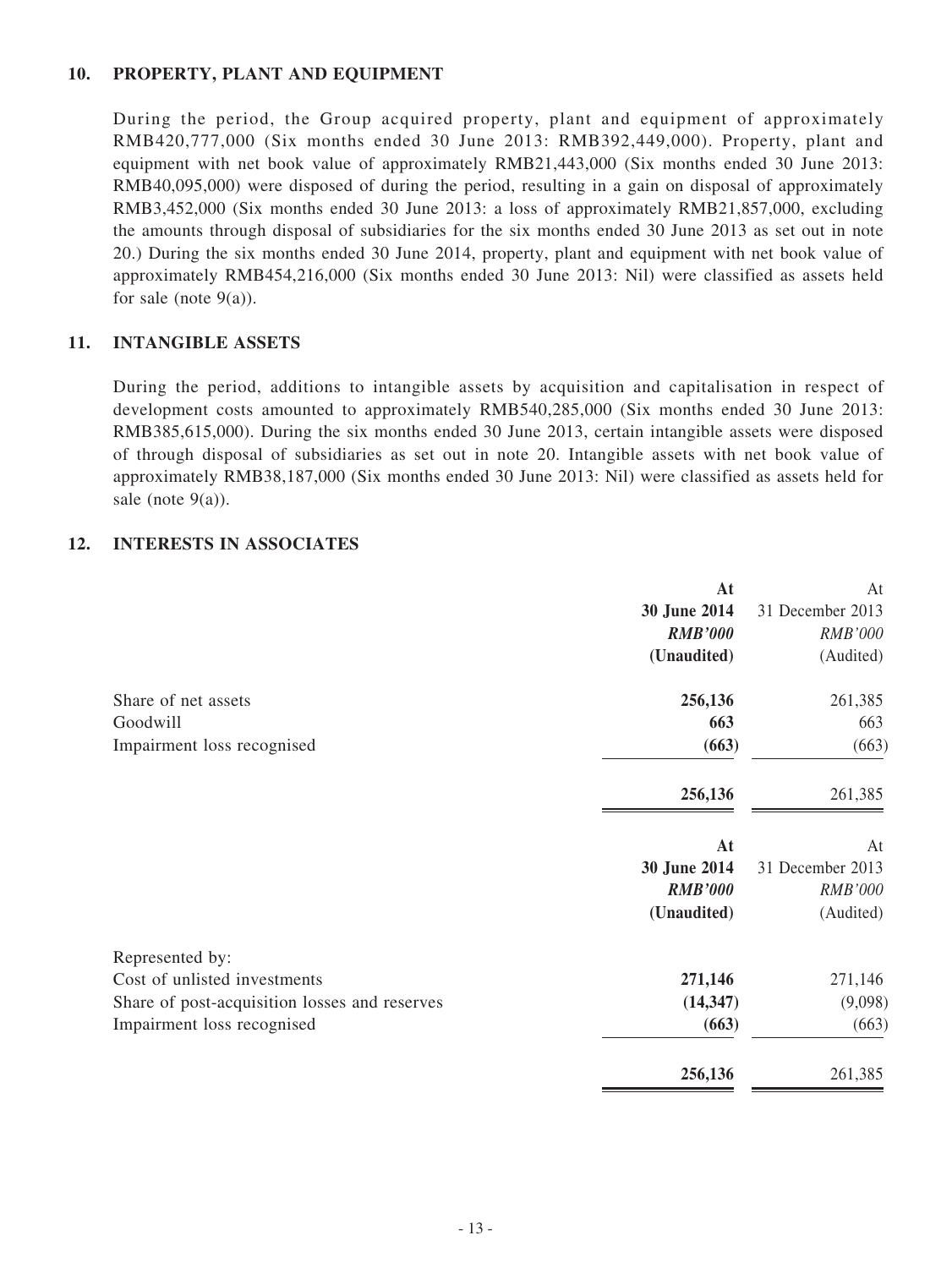At the reporting dates, the Group's interest in Manganese Bronze Holdings plc ("MBH") (being put under administration on 30 October 2012) is 19.97%. In prior years, the Group retained significant influence over MBH through the power to nominate representatives on their respective boards. During the year ended 31 December 2013, the Group ceased to exercise significant influence over MBH and has reclassified its investment to available-for-sale financial assets and carried at cost less impairment. The net carrying amount of MBH was considered to be nil as at 30 June 2014 and 31 December 2013.

After considering the unsatisfactory projected future profitability and cash flows of Hangzhou Xuan You Network Technology Limited, the directors determined to recognise an impairment loss of RMB663,000 during the year ended 31 December 2013.

### **13. INTERESTS IN A JOINT VENTURE**

During the year ended 31 December 2013, the Group has invested in a joint venture, namely Kandi Electric Vehicles Group Co., Ltd. (formerly known as "Zhejiang Kandi Electric Vehicles Co., Ltd.") ("Kandi Electric"), at an investment cost of RMB500,000,000. At the reporting date, Kandi Electric is engaged in the manufacture of electric vehicles and investment holding and the Group's interest in Kandi Electric is approximately 50%.

Details of interests in a joint venture are as follows:

|     |                     | At             | At               |
|-----|---------------------|----------------|------------------|
|     |                     | 30 June 2014   | 31 December 2013 |
|     |                     | <b>RMB'000</b> | <b>RMB'000</b>   |
|     |                     | (Unaudited)    | (Audited)        |
|     | Share of net assets | 419,114        | 411,784          |
| 14. | <b>INVENTORIES</b>  |                |                  |
|     |                     | At             | At               |
|     |                     | 30 June 2014   | 31 December 2013 |
|     |                     | <b>RMB'000</b> | RMB'000          |
|     |                     | (Unaudited)    | (Audited)        |
|     | At costs:           |                |                  |
|     | Raw materials       | 317,902        | 506,858          |
|     | Work in progress    | 145,508        | 430,903          |
|     | Finished goods      | 1,414,940      | 845,931          |
|     |                     | 1,878,350      | 1,783,692        |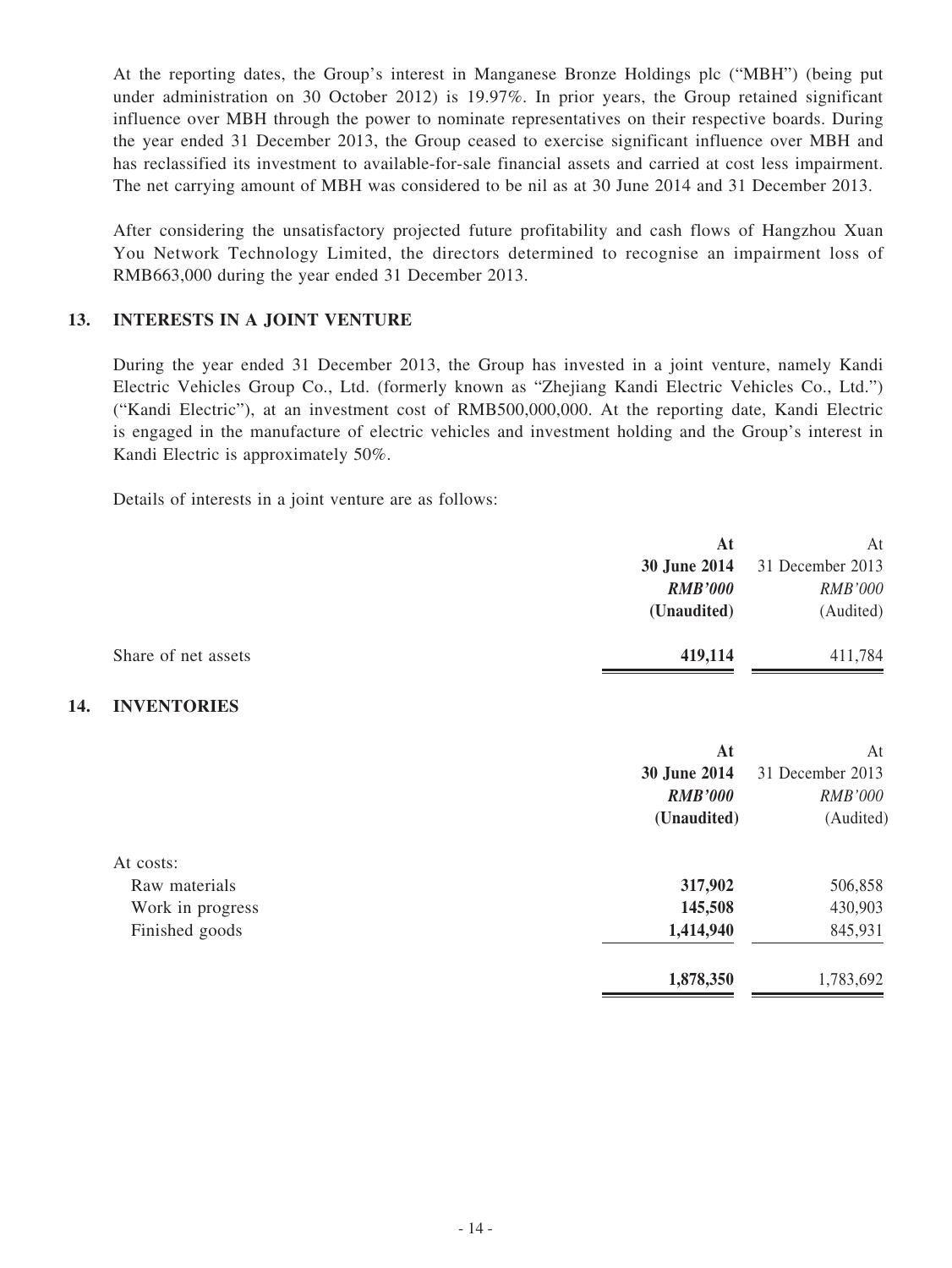# **15. TRADE AND OTHER RECEIVABLES**

| At<br>30 June 2014<br><b>RMB'000</b><br><b>Note</b><br>(Unaudited)                                             | At<br>31 December 2013<br><b>RMB'000</b><br>(Audited) |
|----------------------------------------------------------------------------------------------------------------|-------------------------------------------------------|
| Trade and notes receivables                                                                                    |                                                       |
| Trade receivables<br>- Third parties<br>3,133,898                                                              | 2,050,463                                             |
| - Associates<br>114,366                                                                                        | 392,781                                               |
| - Related parties controlled by the substantial shareholder                                                    |                                                       |
| of the Company<br>1,556,378                                                                                    | 1,348,683                                             |
| 4,804,642<br>$\left(a\right)$                                                                                  | 3,791,927                                             |
| Notes receivable<br>3,577,146<br>(b)                                                                           | 8,060,190                                             |
| 8,381,788                                                                                                      | 11,852,117                                            |
| Deposits, prepayment and other receivables                                                                     |                                                       |
| Prepayment to suppliers<br>- Third parties<br>126,969                                                          | 167,665                                               |
| - Related parties controlled by the substantial shareholder<br>960,594<br>of the Company                       | 527,987                                               |
| 1,087,563                                                                                                      | 695,652                                               |
| Deposits paid for acquisition of property, plant and<br>equipment<br>405,430                                   | 249,996                                               |
| VAT and other taxes receivables<br>879,627                                                                     | 1,171,576                                             |
| Utility deposits and other receivables<br>510,867                                                              | 184,142                                               |
| 2,883,487                                                                                                      | 2,301,366                                             |
| Amounts due from related parties controlled by the<br>substantial shareholder of the Company<br>183,241<br>(c) | 189,150                                               |
| Amount due from ultimate holding company<br>306<br>(c)                                                         | 2,202                                                 |
| 259,550<br>Amount due from a joint venture<br>(d)                                                              | 440,651                                               |
| Amount due from an associate<br>49,150<br>(c)                                                                  |                                                       |
| 3,375,734                                                                                                      | 2,933,369                                             |
| 11,757,522                                                                                                     | 14,785,486                                            |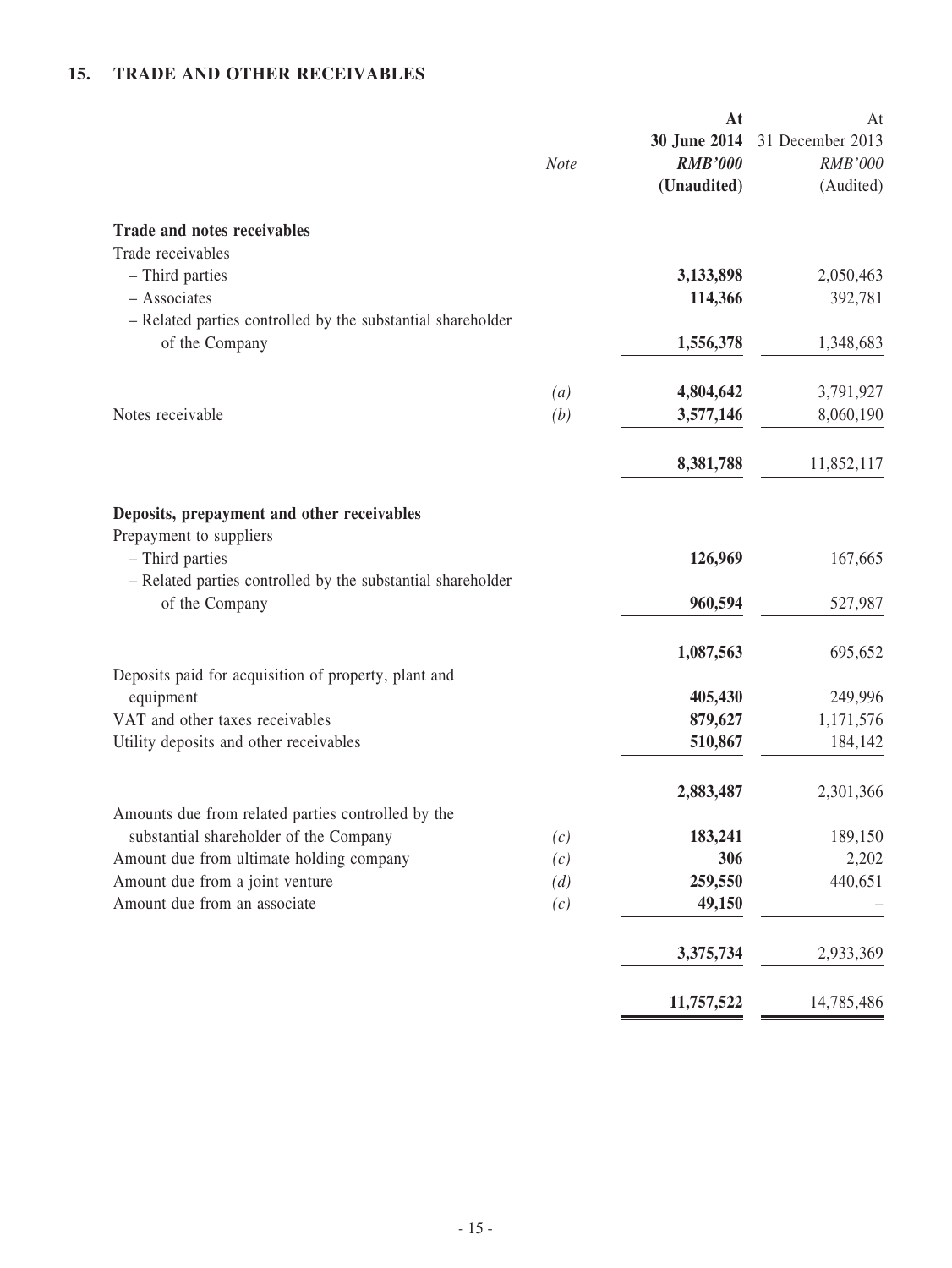#### **(a) Trade receivables**

The Group allows an average credit period of 30 days to 90 days to its local PRC trade customers. The following is an aged analysis of the trade receivables of local PRC trade customers based on invoice dates at the reporting dates:

|                | At             | At               |
|----------------|----------------|------------------|
|                | 30 June 2014   | 31 December 2013 |
|                | <b>RMB'000</b> | <b>RMB'000</b>   |
|                | (Unaudited)    | (Audited)        |
| $0 - 60$ days  | 1,067,795      | 1,289,513        |
| $61 - 90$ days | 389,223        | 113,540          |
| Over 90 days   | 544,451        | 114,720          |
|                | 2,001,469      | 1,517,773        |
|                |                |                  |

For overseas trade customers, the Group allows credit period of 180 days to over 1 year. The following is an aged analysis of the trade receivables of overseas trade customers based on invoice dates at the reporting dates:

|                         | At             | At               |
|-------------------------|----------------|------------------|
|                         | 30 June 2014   | 31 December 2013 |
|                         | <b>RMB'000</b> | <b>RMB'000</b>   |
|                         | (Unaudited)    | (Audited)        |
| $0 - 60$ days           | 261,918        | 254,121          |
| $61 - 90$ days          | 464,348        | 602,171          |
| $91 - 365 \text{ days}$ | 1,903,895      | 1,275,429        |
| Over 1 year             | 173,012        | 142,433          |
|                         | 2,803,173      | 2,274,154        |

#### **(b) Notes receivable**

All notes receivable are denominated in Renminbi and are notes received from third parties for settlement of trade receivable balances. At 30 June 2014 and 31 December 2013, all notes receivable are guaranteed by established banks in the PRC and have maturities of six months or less from the reporting dates.

#### **(c) Amounts due from related parties/ultimate holding company/an associate**

The amounts due from related parties/ultimate holding company/an associate are unsecured, interest-free and repayable on demand.

#### **(d) Amount due from a joint venture**

The amount due from a joint venture is unsecured, interest-free and repayable within one year.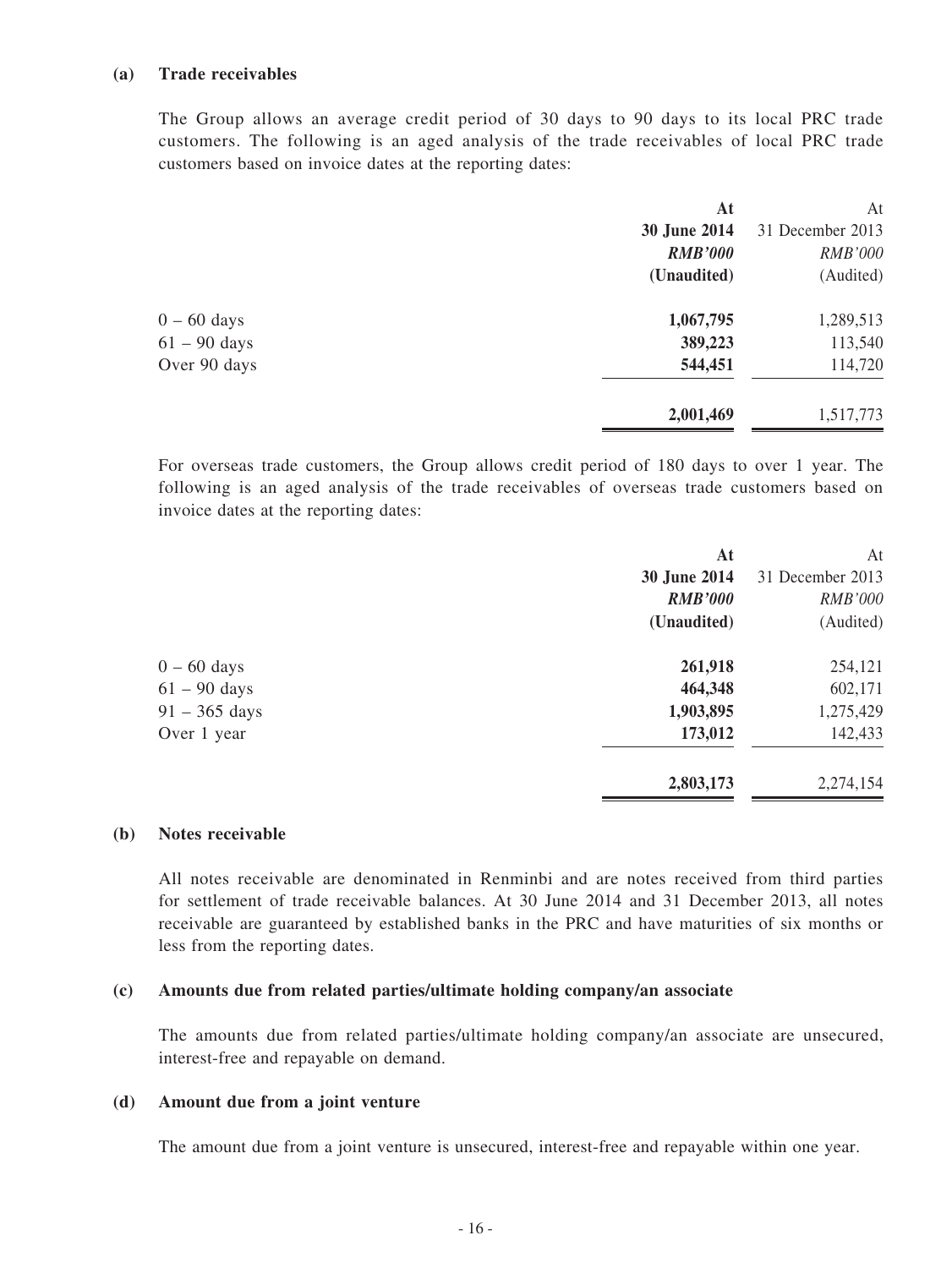### **16. CONVERTIBLE BONDS**

The convertible bonds ("CB 2014") contain a liability component and a conversion option which is included in the equity of the Company. Details of the terms of the CB 2014 are set out in the Group's annual financial statements for the year ended 31 December 2013.

During the year ended 31 December 2012, the investors partially converted CB 2014 in the principal amount of RMB769,834,000 (approximately HK\$873,878,000) into ordinary shares at a conversion price of HK\$1.8583 per share. CB 2014 was issued together with the Warrants under the general mandate in 2009. The original general mandate limit was 1,297,951,090 Shares (the "General Mandate"). Upon partial conversion of CB2014 (470,256,584 Shares were issued) and full exercise of the Warrants (299,526,900 Shares were issued) in prior years, the unutilised General Mandate left was 528,167,606 Shares (the "Unutilised General Mandate").

During the year ended 31 December 2013, the investors converted all the outstanding CB 2014 in the principal amount of RMB901,313,000 (approximately HK\$1,023,126,000). The number of shares to be issued under the outstanding CB 2014 is 555,805,023 (the "Outstanding Conversion Shares").

As the Outstanding Conversion Shares exceed the Unutilised General Mandate by 27,637,417 Shares (the "Excess Conversion Shares"), the Investors have the right to request the Company, pursuant to the terms of CB 2014, to pay in cash for any Outstanding Conversion Shares that the Company was unable to deliver upon the conversion of the outstanding Bonds.

Accordingly, upon the conversion of all the outstanding CB 2014 during the year ended 31 December 2013, the Company allotted and issued a total of 528,167,606 ordinary shares to the Investors at the conversion price of HK\$1.8408 per share and the Company has paid in cash of approximately RMB98 million (equivalent to approximately HK\$121 million) to the Investors to satisfy the Excess Conversion Shares in lieu of delivery of the Excess Conversion Shares.

The movements of the convertible bonds for the period/year are set out below:

|                                                                                   | At<br>30 June 2014<br><b>RMB'000</b><br>(Unaudited) | At<br>31 December 2013<br><i>RMB'000</i><br>(Audited) |
|-----------------------------------------------------------------------------------|-----------------------------------------------------|-------------------------------------------------------|
| <b>Liability component</b>                                                        |                                                     |                                                       |
| Carrying amount brought forward                                                   |                                                     | 854,590                                               |
| Accrued effective interest charges                                                |                                                     | 14,206                                                |
| Conversion during the period/year<br>Compensation paid in lieu of delivery of the |                                                     | (770, 745)                                            |
| <b>Excess Conversion Shares</b>                                                   |                                                     | (98, 051)                                             |
|                                                                                   |                                                     |                                                       |
| Liability component is represented by:<br>Convertible bonds                       |                                                     |                                                       |
| Accrued interests included in trade and other payables                            |                                                     |                                                       |
|                                                                                   |                                                     |                                                       |

The principal amount outstanding at 30 June 2014 is Nil (31 December 2013: Nil).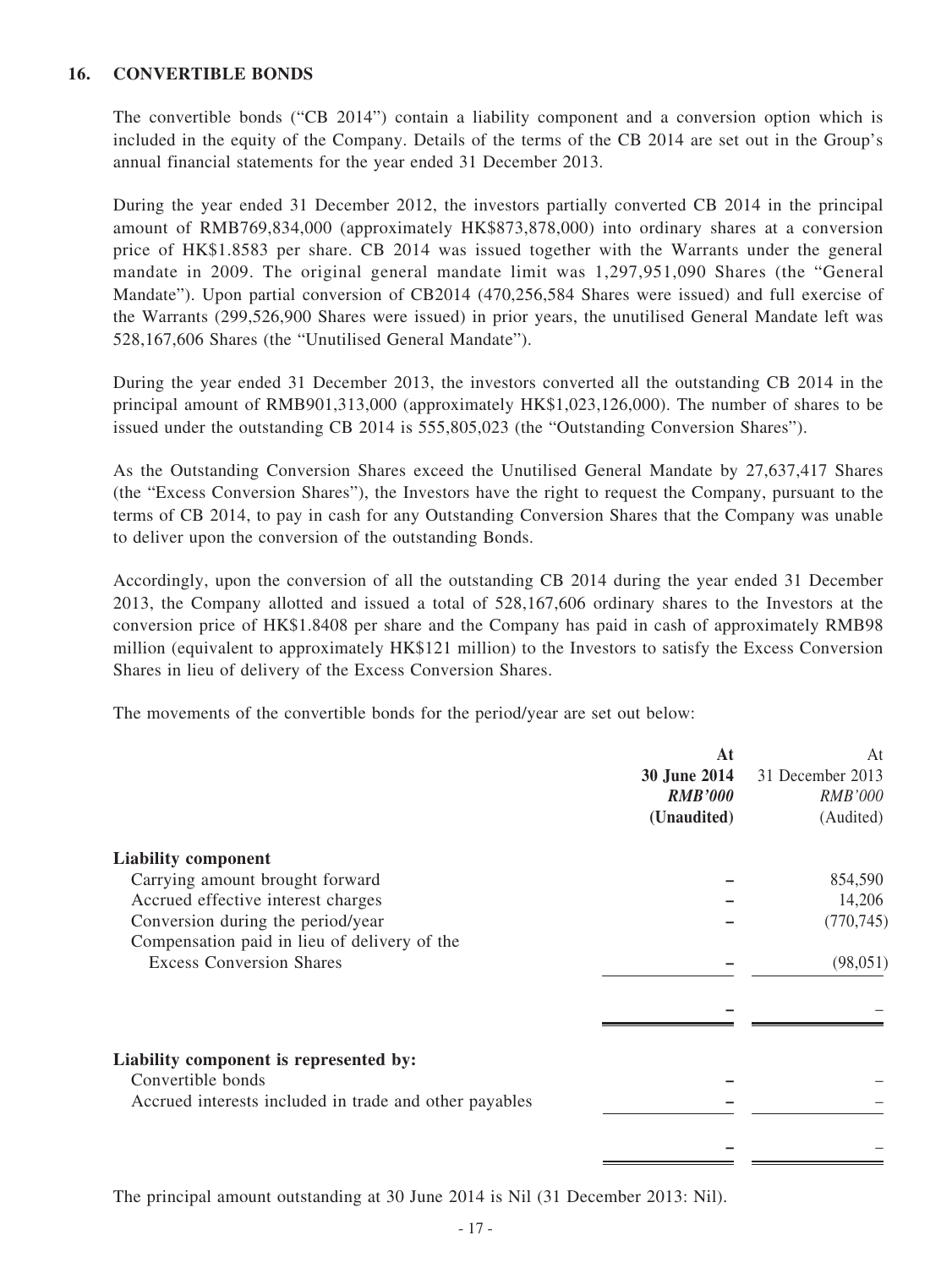CB 2014 contains two components, liability and equity elements. The equity element is presented in equity as convertible bonds reserve. The effective interest rate of the liability component on initial recognition is 6.582% per annum. The redemption option of CB 2014 is included as a liability component and not separately recognised. The liability component is measured at amortised cost.

# **17. TRADE AND OTHER PAYABLES**

|                                                                                                                                                                   | <b>Note</b>      | At<br>30 June 2014<br><b>RMB'000</b><br>(Unaudited) | At<br>31 December 2013<br><b>RMB'000</b><br>(Audited) |
|-------------------------------------------------------------------------------------------------------------------------------------------------------------------|------------------|-----------------------------------------------------|-------------------------------------------------------|
| Trade and notes payables                                                                                                                                          |                  |                                                     |                                                       |
| Trade payables                                                                                                                                                    |                  |                                                     |                                                       |
| - Third parties<br>- An associate                                                                                                                                 |                  | 6,368,561<br>372,458                                | 7,744,569<br>425,649                                  |
| - Related parties controlled by the substantial                                                                                                                   |                  |                                                     |                                                       |
| shareholder of the Company                                                                                                                                        |                  | 1,882,178                                           | 2,408,220                                             |
|                                                                                                                                                                   | $\left(a\right)$ | 8,623,197                                           | 10,578,438                                            |
| Notes payable                                                                                                                                                     | (b)              | 422,180                                             | 644,003                                               |
|                                                                                                                                                                   |                  | 9,045,377                                           | 11,222,441                                            |
| Other payables<br>Accrued charges and other creditors<br>Receipts in advance from customers<br>- Third parties<br>- Related parties controlled by the substantial |                  | 676,840                                             | 1,090,384                                             |
| shareholder of the Company                                                                                                                                        |                  | 85,369                                              | 468,673                                               |
| Deferred income related to government grants which                                                                                                                |                  | 762,209                                             | 1,559,057                                             |
| conditions have not been satisfied                                                                                                                                |                  | 876,498                                             | 467,598                                               |
| Payables for acquisition of property, plant and equipment                                                                                                         |                  | 36,778                                              | 366,557                                               |
| Accrued staff salaries and benefits                                                                                                                               |                  | 176,028                                             | 274,679                                               |
| VAT and other taxes payables<br>Dividend payables                                                                                                                 |                  | 238,540<br>323,015                                  | 725,054                                               |
| Other payables and accrued charges                                                                                                                                |                  | 1,083,477                                           | 819,134                                               |
| Amounts due to related parties controlled by the                                                                                                                  |                  | 3,496,545                                           | 4,212,079                                             |
| substantial shareholder of the Company                                                                                                                            | (c)              | 410,574                                             | 640,095                                               |
| Amount due to ultimate holding company                                                                                                                            | (c)              | 270,000                                             | 193                                                   |
|                                                                                                                                                                   |                  | 4,177,119                                           | 4,852,367                                             |
|                                                                                                                                                                   |                  | 13,222,496                                          | 16,074,808                                            |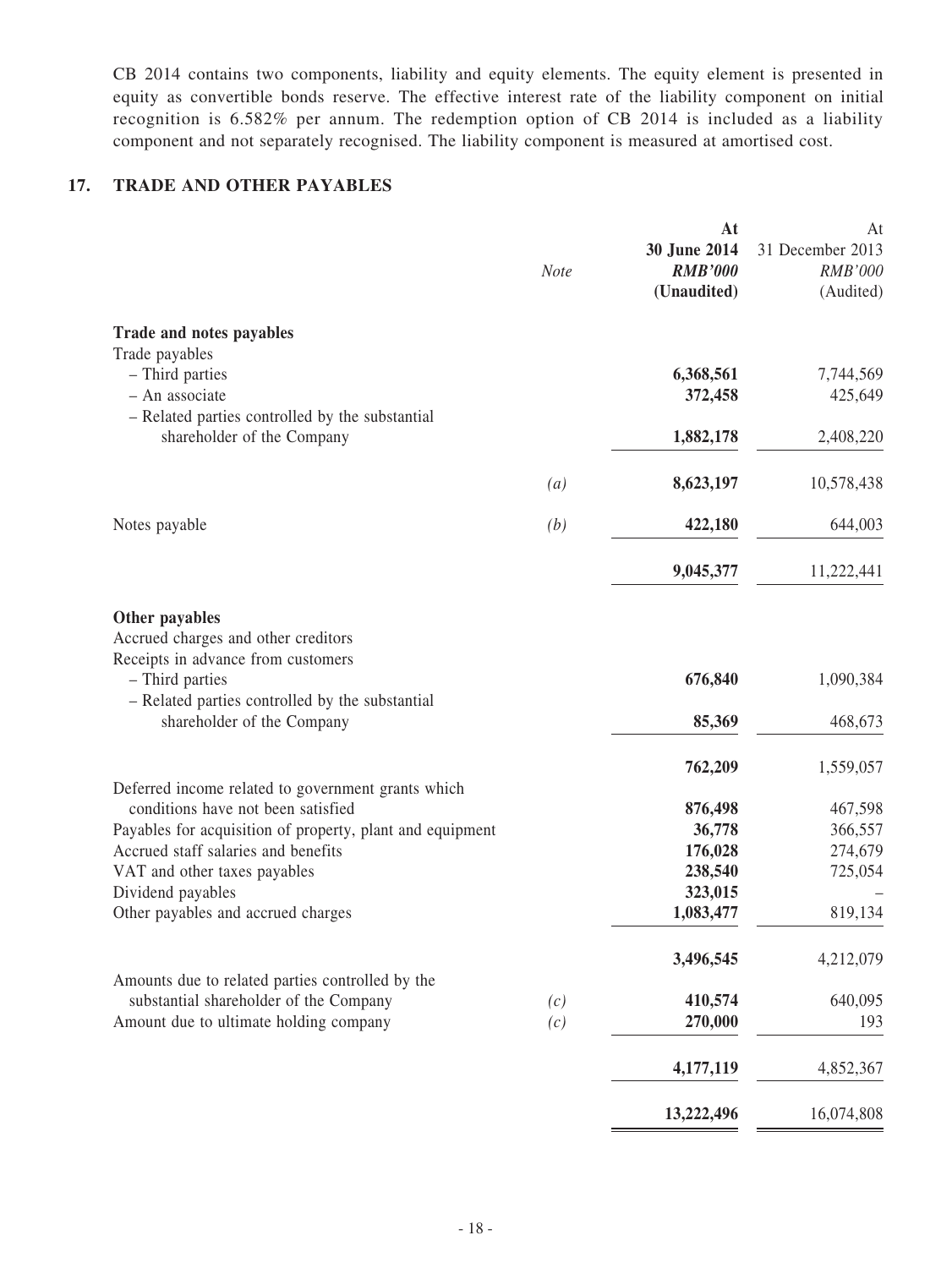#### **(a) Trade payables**

The following is an aged analysis of trade payables based on invoice dates at the reporting dates:

|                | At             | At               |
|----------------|----------------|------------------|
|                | 30 June 2014   | 31 December 2013 |
|                | <b>RMB'000</b> | <b>RMB'000</b>   |
|                | (Unaudited)    | (Audited)        |
| $0 - 60$ days  | 6,662,387      | 8,763,174        |
| $61 - 90$ days | 1,189,408      | 1,023,405        |
| Over 90 days   | 771,402        | 791,859          |
|                | 8,623,197      | 10,578,438       |

Trade payables do not carry interest. The average credit period on purchase of goods is 60 days.

#### **(b) Notes payable**

All notes payable are denominated in Renminbi and are notes paid to third parties for settlement of trade payable balances. As at 30 June 2014 and 31 December 2013, all notes payable have maturities of less than 1 year from the reporting dates.

#### **(c) Amounts due to related parties/ultimate holding company**

The amounts due to related parties/ultimate holding company are unsecured, interest-free and repayable on demand.

#### **18. BANK BORROWINGS**

|                                                       | At             | At               |
|-------------------------------------------------------|----------------|------------------|
|                                                       | 30 June 2014   | 31 December 2013 |
|                                                       | <b>RMB'000</b> | <i>RMB'000</i>   |
|                                                       | (Unaudited)    | (Audited)        |
| Bank loans secured by the Group's assets              |                | 75,000           |
| Bank loans guaranteed by the ultimate holding company | 693,779        | 785,000          |
| Bank loans, unsecured                                 | 102,700        | 105,565          |
| Total bank borrowings                                 | 796,479        | 965,565          |

At the reporting date, there are demand clauses in the banking facilities and, therefore, all the bank borrowings are classified as current liabilities.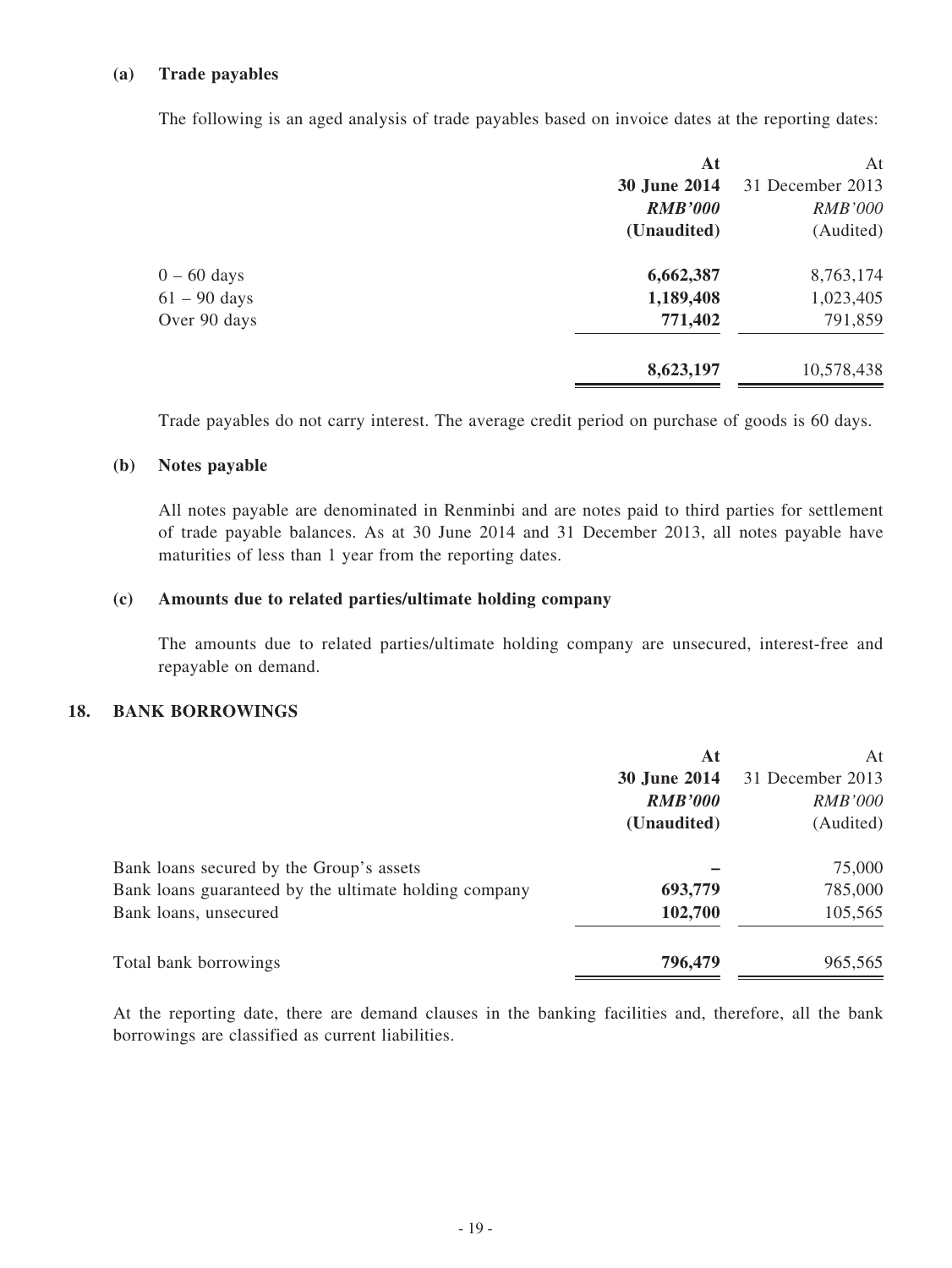# **19. SHARE CAPITAL**

|                                                    | Number of shares | <b>Nominal value</b><br><i>RMB'000</i> |
|----------------------------------------------------|------------------|----------------------------------------|
| Authorised:                                        |                  |                                        |
| Ordinary shares of HK\$0.02 each                   |                  |                                        |
| At 31 December 2013 and 30 June 2014 (Unaudited)   | 12,000,000,000   | 246,720                                |
| Issued and fully paid:                             |                  |                                        |
| Ordinary shares of HK\$0.02 each                   |                  |                                        |
| At 1 January 2013                                  | 8,258,948,934    | 152,557                                |
| Shares issued under share option scheme            | 14,330,000       | 232                                    |
| At 30 June 2013                                    | 8,273,278,934    | 152,789                                |
| Shares issued upon conversion of convertible bonds | 528,167,606      | 8,557                                  |
| At 31 December 2013, 1 January 2014 and            |                  |                                        |
| 30 June 2014 (Unaudited)                           | 8,801,446,540    | 161,346                                |

#### **20. DISPOSAL OF SUBSIDIARIES**

In February 2013, the Group disposed of its 51% indirect interest in Shanghai LTI Automobile Components Company Limited ("Shanghai LTI") to Shanghai Maple Automobile Company Limited, a related company controlled by the substantial shareholder of the Company, and disposed of the entire interest in Shanghai Maple Automobile Moulds Manufacturing Company Limited ("Shanghai Maple Moulds"), a wholly owned subsidiary of Shanghai LTI, to an independent third party. The considerations of the disposal of Shanghai LTI and Shanghai Maple Moulds were RMB173,350,000 and RMB50,000,000 respectively. The disposals of Shanghai LTI and Shanghai Maple Moulds were completed in June and February 2013, respectively.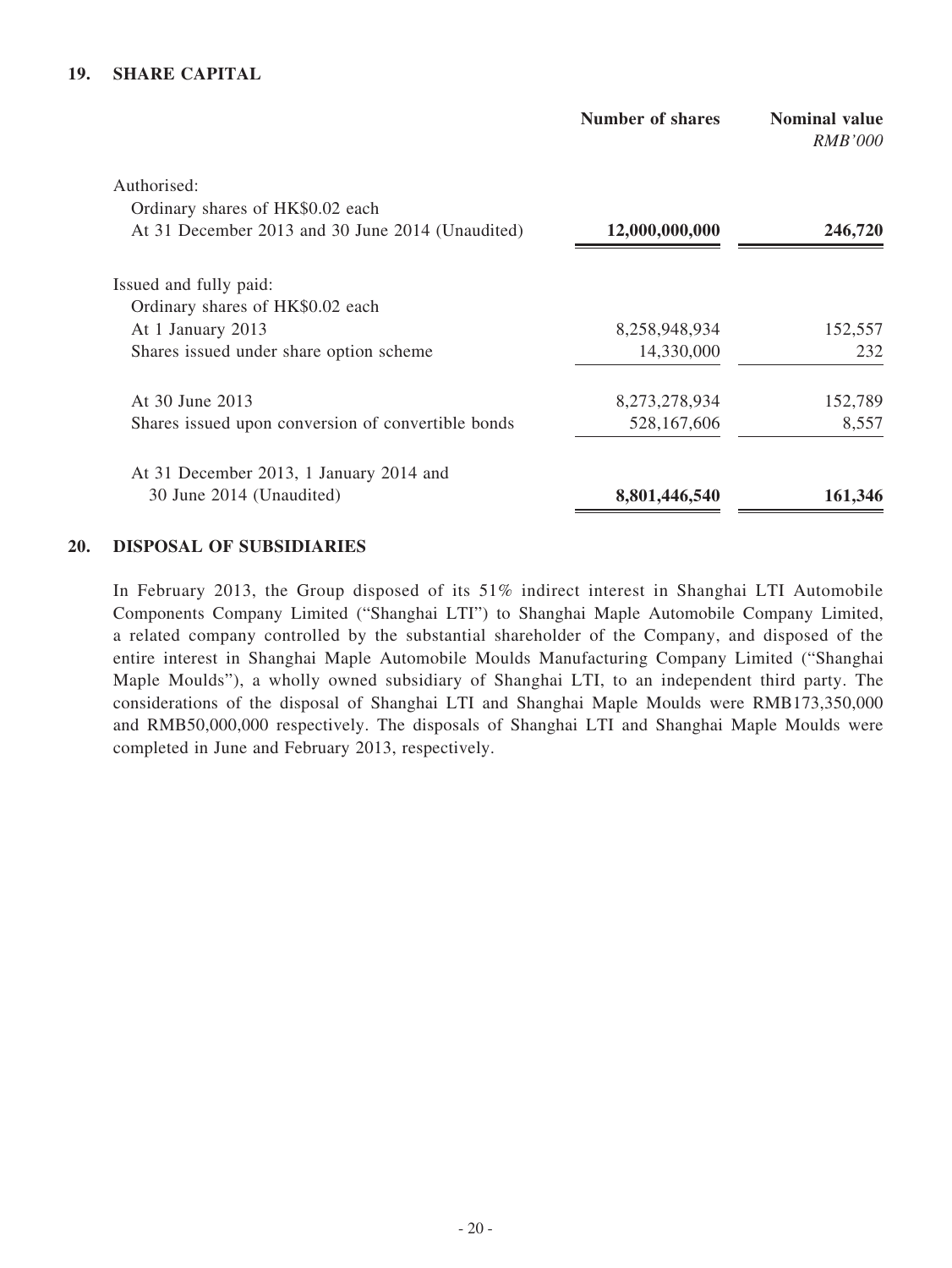|                                                 | <b>RMB'000</b> |
|-------------------------------------------------|----------------|
| Aggregated net assets disposed of:              |                |
| Property, plant and equipment                   | 201,718        |
| Intangible assets                               | 36,483         |
| Inventories                                     | 81,325         |
| Trade and other receivables                     | 357,910        |
| Bank balances and cash                          | 9,699          |
| Trade and other payables                        | (305, 045)     |
| Taxation                                        | (1,036)        |
|                                                 | 381,054        |
| Net gain on disposal of subsidiaries:           |                |
| Cash consideration received/receivable          | 223,350        |
| Net assets disposed of                          | (381, 054)     |
| Non-controlling interests                       | 162,972        |
|                                                 | 5,268          |
| Aggregated net cash inflow arising on disposal: |                |
| Cash consideration received (note)              | 173,350        |
| Bank balances and cash disposed of              | (9,699)        |
|                                                 | 163,651        |

# *Note:*

The consideration for the disposal of Shanghai Maple Moulds was included under other receivables of Shanghai LTI.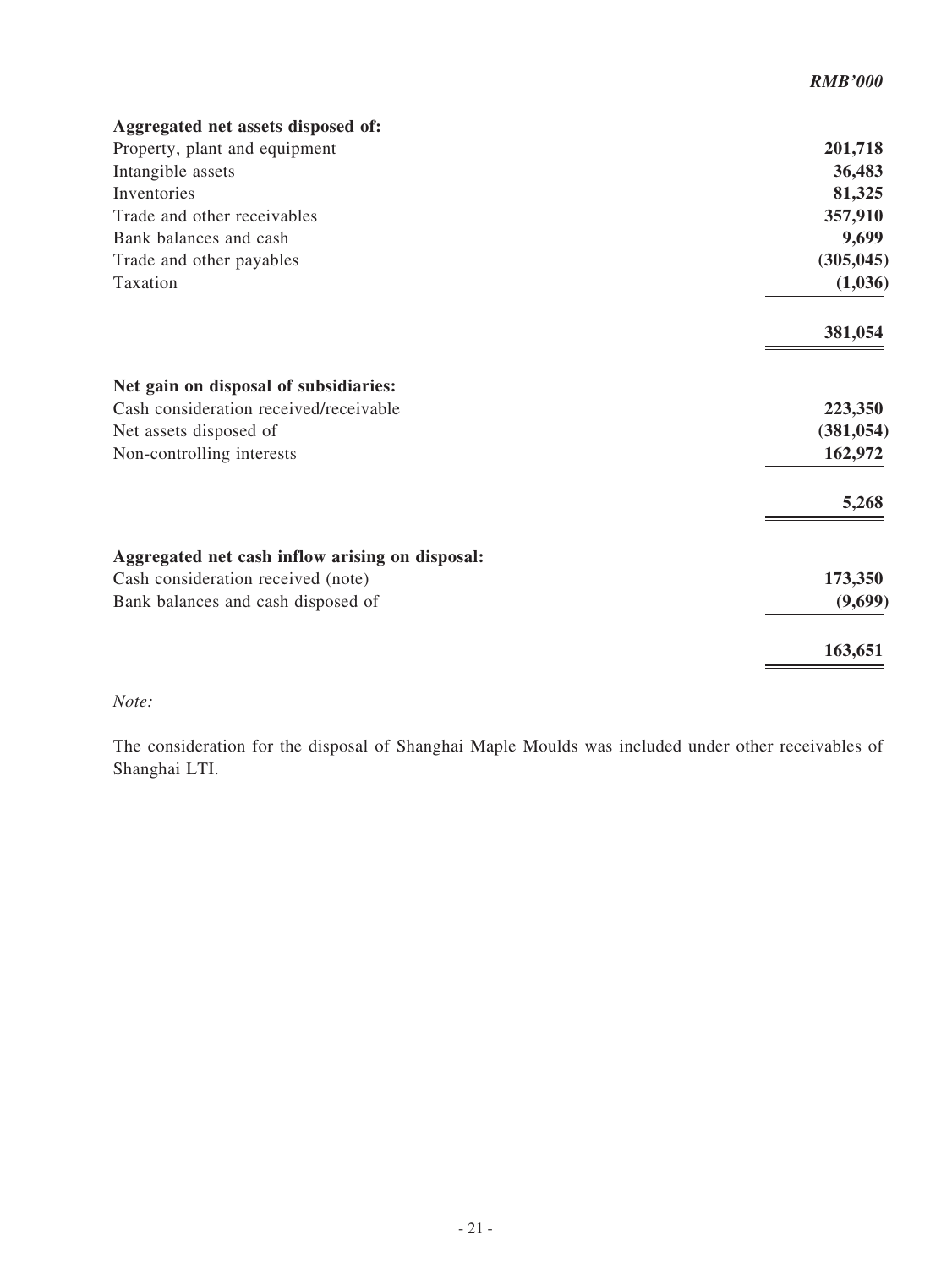# **MANAGEMENT DISCUSSION AND ANALYSIS**

The Group's performance in the first half of 2014 did not meet the management's expectations due to weakening demand for indigenous brand vehicles in China and a sharp decline in vehicle sales in some of the Group's major export markets. The sales volume of the local brand sedans in China in the first half of 2014 was down 15% from the previous year, compared with an increase of 13% in the same period last year over the first half of 2012. Further, the Group was in the midst of a major product upgrading cycle and has embarked on a major reshuffle of its sales and marketing system. These also affected its sales performance during the period. The Group's sales volume in the China market was down 28% from the same period in 2013. The Group's export sales volume slid 32% to 34,440 units in the first half of 2014 compared to the first half of 2013, amidst the political and social instability in some of the Group's major export markets in the Middle East and Eastern Europe. The Group sold a total of 187,296 units of vehicles in the first six months of 2014, down 29% from the same period in the previous year, achieving only 32% of the Group's full year sales volume target of 580,000 units. Total revenues decreased by 32% to RMB10,158 million during the period compared to the first half of 2013. Profit attributable to the equity holders of the Company for the first half of 2014 was down 20% to RMB1,113 million compared to the first half of 2013. During the period, benefits from lower automobile component costs in vehicle sales more than offset the decrease in total revenues and sales volume, resulting in higher gross margin ratio. This, together with stable subsidy incomes and lower distribution and selling expenses, resulted in smaller decline in net profit. Fully diluted earnings per share (EPS) was down 22% to RMB12.65 cents.

# **Financial Resources**

Despite lower revenues and operating profits in the first half of 2014, the Group's financial position continued to be strong at the end of the first half of 2014 due to the consistent operational cash inflow from its manufacturing operation. The Group's total cash level (cash and bank balances + pledged bank deposits) increased by 15% from the end of 2013 to RMB6,440 million at the end of June 2014, while its bank borrowings decreased by 18% to RMB796 million during the same period. Net cash on hand (total cash level – bank borrowings) amounted to RMB5,644 million, the highest level in the Group's history. In addition, net notes receivable (bank notes receivable – bank notes payable) at the end of June 2014 amounted to RMB3,155 million, which could provide the Group with additional cash reserves when needed through discounting the notes with the banks.

# **Vehicle Manufacturing**

The Group sold a total of 187,296 units of vehicles in the first half of 2014, down 29% from the same period last year. In additional to weaker demand for indigenous brand vehicles in China, key factors behind the Group's weaker sales in the first half of 2014 also include the ongoing reshuffle of its sales and marketing system in China, the imminent launch of upgraded versions of the Group's major models such as "EC7" and "GX7" and the sharp drop in export sales during the period.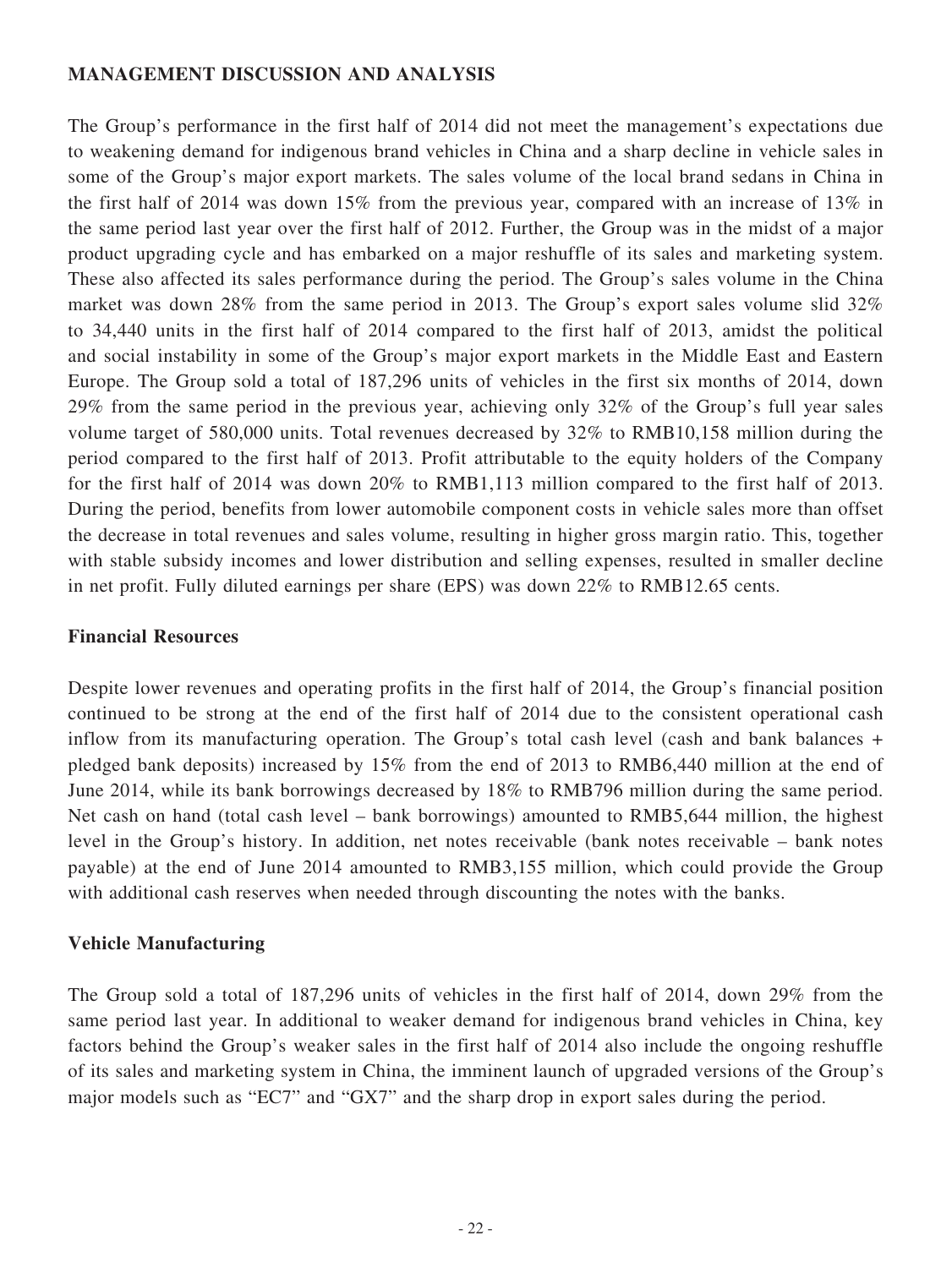The Group's domestic sales volume in the first half of 2014 was down 28% to 152,856 units, weaker than the overall passenger vehicle market in China, which was up 11% during the period, according to China Association of Automobile Manufacturers. The Group's market share in China's passenger vehicle market dropped to around 2% in the first half of 2014 according to China Association of Automobile Manufacturers. Export sales volume was down 32% to 34,440 units in the first half of 2014, mainly caused by the political and social instability in the Group's major export markets like Ukraine, Russia and Iraq. Export sales accounted for 18% of the Group's total sales volume in the first half of 2014, compared with 19% in the same period in 2013.

The sales volume of "EC7" was down 26% to 64,046 units in the first half of 2014. Despite this, "EC7" continued to be the Group's best-selling model, accounting for 34% of the Group's total sales volume during the period. Sales of aging models such as "Free Cruiser" and "Vision" continued their downward trends in the first half of 2014. Their sales volume declined by 53% and 70%, respectively from the same period in the previous year.

Helped by the launch of an upgraded version of "Geely Kingkong" in April 2014, the sales volume of "Geely Kingkong" recorded a growth of 16% to 30,657 units in the first half of 2014. The sales of "GC7" continued to be stable and its sales volume reached 10,004 units in the first half of 2014. The sales performance of "EC7", "EC8", "SC3" and "SC6", however, has been less than satisfactory, ahead of the planned launches of their upgraded models in the second half of 2014. Helped by the launch of an upgraded version of "GX7" in March this year, sales performance of the Group's SUV models, "GX7" and "SX7", continued to achieve growth in the first half of 2014. The Group's two SUV models together achieved a 4% growth in sales volume of 29,333 units during the period. As a result of the drop in sales volume of "EC7" ahead of the launches of its upgraded version, the Group's ex-factory average sales price decreased by around 3% during the first half of 2014 from the same period last year.

The Group started a major restructuring of its distribution system in early 2014: we expect that the current three product brands will gradually be consolidated into a single brand called "Geely" within 2 years. In this respect, the existing sales channels would be evaluated before further integration or streamlining, thus enabling the Group to provide its customers with better quality services. At the end of June 2014, the Group's sales network in China comprised a total of 838 shops, including 723 4S stores and 115 exclusive franchisee stores.

In May 2014, the Group initiated a significant marketing campaign, namely "Geely Across China Trip" to promote the new "Geely" brand. Such campaign is expected to be the longest in terms of duration and the most comprehensive in terms of scale and scope in the Group's history. It aims not only to expand the Group's sales and distribution channel covering the third and fourth-tier cities in China, but also exhibit the new image of "Geely" brand and competitive edges of the Group's products.

In Beijing Auto Show in April 2014, the Group exhibited its new hybrid technology in two new models: "Emgrand Cross" and "EC7 Hybrid". This signifies the Group's achievement in the development of hybrid technologies, which we expect will help to speed up the commercialization of the Group's new energy vehicles in the near future.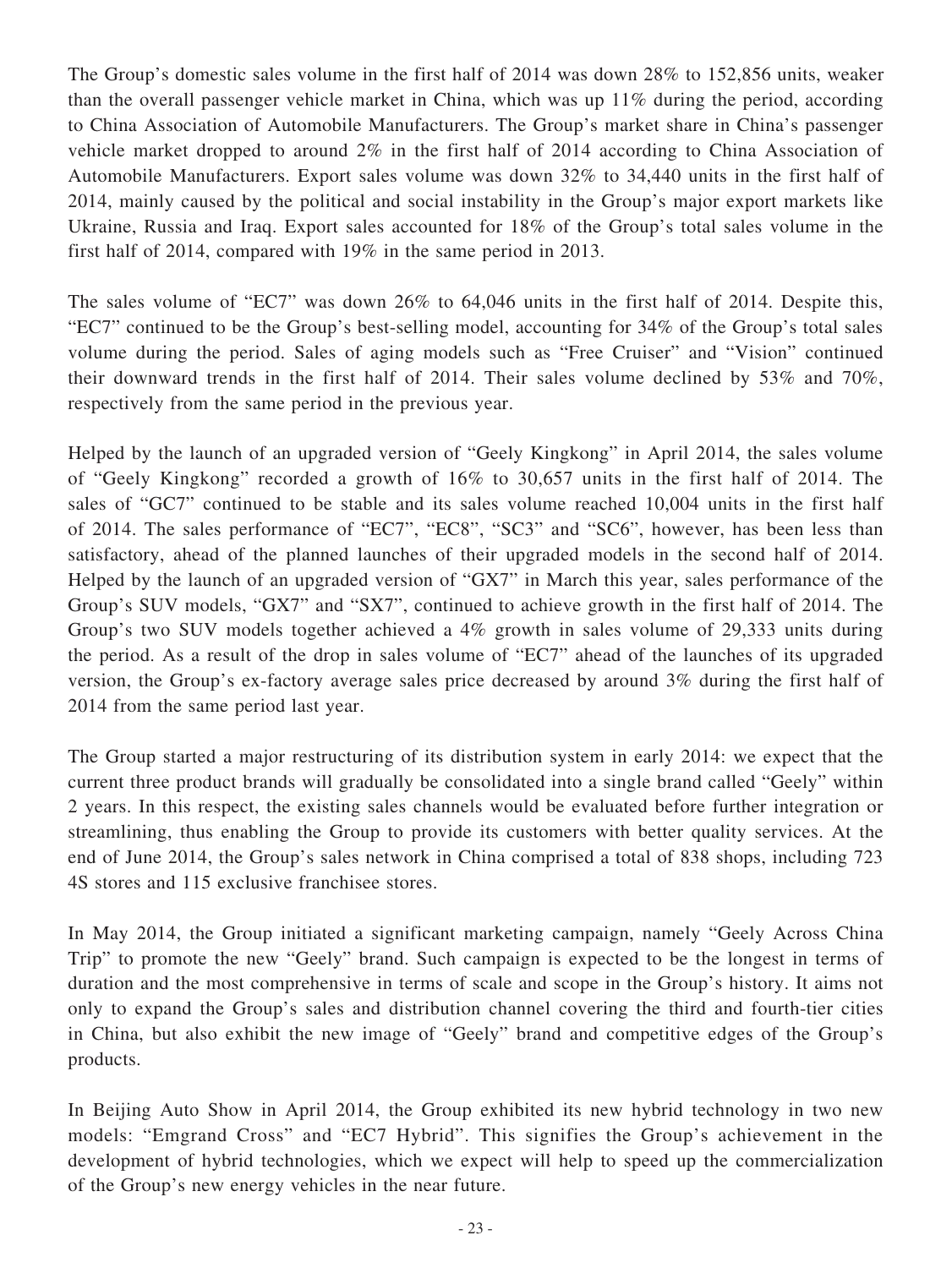In "J.D. Power Asia Pacific 2014 China Customer Service Index (CSI) Study<sup>SM"</sup>, which analyzed after-sales dealer service satisfaction by vehicle owners, the "Geely" brand continued to score above the industry average with its score improving to 847 compared with the average score of 839 achieved by the Group's three brands in 2013. Amongst all the local brands in China, "Geely" ranked number five. In terms of overall ranking, "Geely" achieved number 17 position among the 67 passenger vehicle brands examined by the study.

# **New Products**

The Group launched the upgraded version of "GX7", "SC7", "Geely Panda Cross" and "Geely Kingkong" in the first half of 2014. In the second half of 2014, the Group plans to launch the following new products:

"Xindihao" mid side sedan "GX9" full size SUV "GC9" large size sedan ("KC")

In addition, the Group is preparing for the commercial launches of a series of new energy vehicles in the coming year in view of the expected increase in demand for these vehicles in China.

# **Exports**

The Group exported a total of 34,440 units of vehicles in the first six months of 2014, down 32% from the same period last year, and accounted for 18% of the Group's total sales volume during the period. Such decrease was mainly driven by the political and social instability in some of the Group's major export markets in the Middle East and Eastern Europe. The Group's share of China's total exports of sedans and SUVs was maintained at around 15% in the first half of 2014, according to China Association of Automobile Manufacturers. "Emgrand 7" (also known as "EC7" in the domestic market) continued to be the Group's most popular export models in terms of sales volume in the first half of 2014. Export volume of "Emgrand 7" amounted to 16,401 units and accounted for 48% of the Group's total export sales volume during the first six months of 2014. Also, the Group's SUV model "Emgrand X7" (also known as "GX7" in the domestic market) recorded a total export volume of 7,266 units in the first half of 2014.

Developing countries in the Eastern Europe, Middle East, and Central and Southern America remained to be the most important markets for the Group's exports. Amongst which, the most important export destinations in terms of sales volume were Russia, Egypt, Belarus, Iran, Ukraine, Uruguay and Saudi Arabia, which together accounted for over 93% of the Group's total exports volume in the first half of 2014. In addition to export of vehicles from China, the Group also assembles some models sold overseas using contract manufacturing arrangements with local partners in Russia, Ukraine, Indonesia, Sri Lanka, Ethiopia, Uruguay and Egypt.

In May 2014, the Group commenced the CKD assembly of "GC2" ("Geely Panda") in Uruguay in cooperation with a local partner, which we expect to improve the Group's market penetration in Central and Southern American market.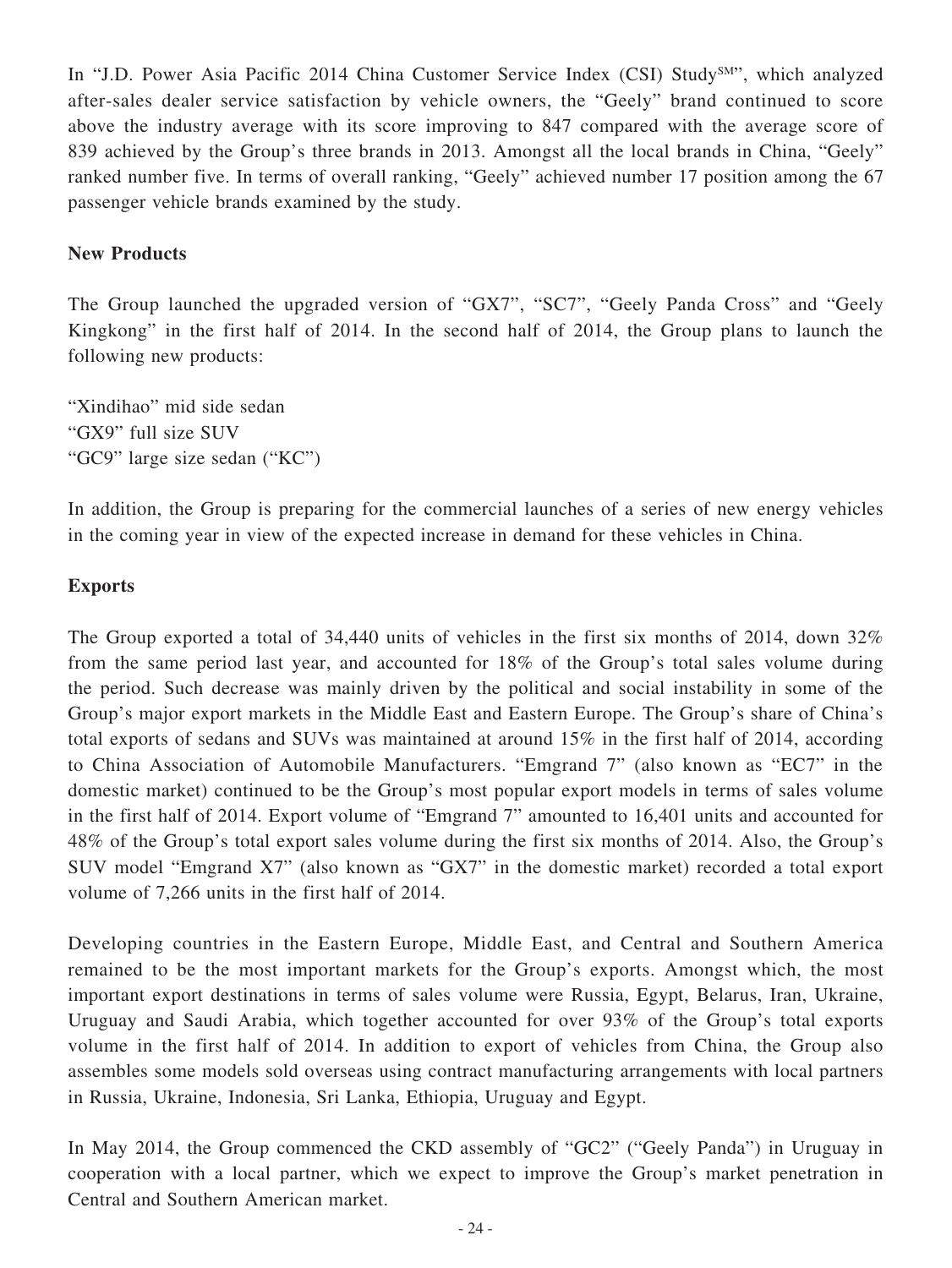# **Vehicle Financing Joint Venture with BNP Paribas Personal Finance**

On 27 January 2014, the Company obtained its shareholders' approval at the extraordinary general meeting on the formation of a joint venture company with BNP Paribas Personal Finance to engage in the vehicles financing business in China.

The official establishment of the joint venture company and its commencement of business are subject to two-phase approvals from the China Banking Regulatory Commission and other relevant government authorities in China. The first phase and second phase approvals are currently expected to be obtained in early January 2015 and mid of 2015, respectively. The management of the Group believes that the joint venture would enable the Group to provide a full range of quality automotive financing services to its customers, which in turn, could help strengthen its competitiveness and promote the sales of its vehicles in the China market.

# **Disposals of DSI, Hunan International and Shandong Gearbox**

On 30 May 2014, the Company entered into a memorandum of understanding on the proposed disposal of (i) the entire issued share capital in DSI Holdings Pty Limited ("DSI"), a direct wholly-owned subsidiary of the Company; (ii) 50% of the issued share capital in Hunan Jisheng International Drivetrain System Company Limited (湖南吉盛國際動力傳動系統有限公司) ("Hunan International") not held by DSI, an indirect wholly-owned subsidiary of the Company which is 50% owned by DSI and 50% owned by Hunan Geely Automobile Components Co. Limited (湖南吉利 汽車部件有限公司); and (iii) the entire issued share capital in Shandong Geely Gearbox Company Limited (山東吉利變速器有限公司) ("Shandong Gearbox"), an indirect wholly-owned subsidiary of the Company, (collectively the "disposal group"), to two group members of Zhejiang Geely Holding Group Company Limited (浙江吉利控股集團有限公司) ("Geely Holding", together with its subsidiaries, collectively the "Geely Holding Group"), a company wholly-owned by Mr. Li Shu Fu, the chairman and executive director of the Company, and his associate. On 21 July 2014, the Company entered into definitive sales and purchase agreements in relation to the transfers of the disposal group and the transfers of the disposal group are still subject to completion at the date of this announcement. During the first half of 2014, the Group presented the financial information of the disposal group in the condensed consolidated statement of financial position as "Assets held for sale" and "Liabilities directly associated with assets held for sale".

In order to pave the road for the Group with focus on the production of vehicles and related components in China, and the consolidation of all the Chinese-based and overseas research and development and production activities of automatic transmissions with the Geely Holding Group, it is expected that upon completion of the disposals, there would be more efficient pooling of resources that would avoid duplication in costs and investments and eventually create better synergies between the Group and the Geely Holding Group in the future as a result of more distinct segregation in their provision of expertise and nature of services, which in turn, is expected to enhance the Group's profitability in the long term.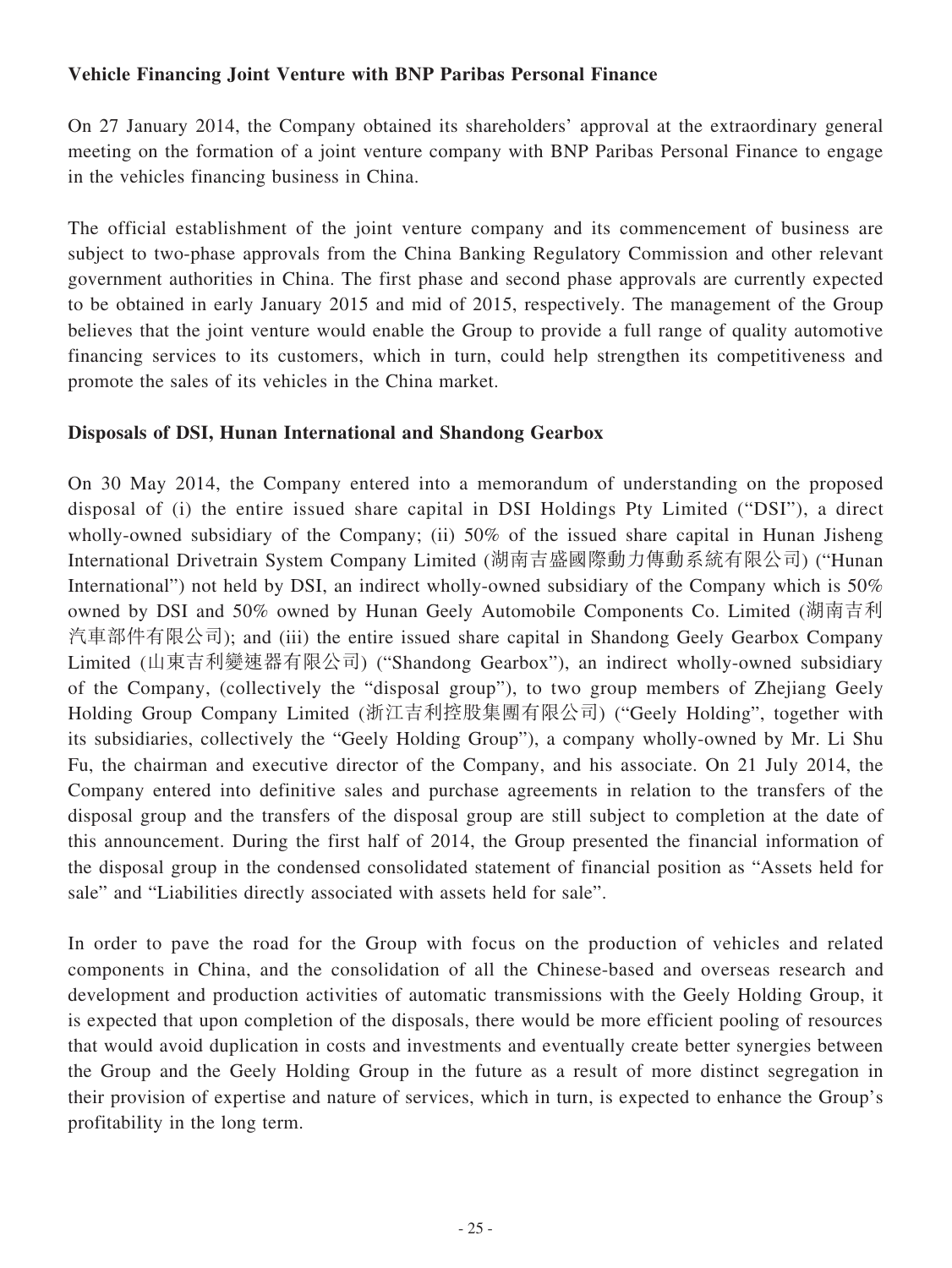# **Outlook**

Challenges remain in the second half of 2014 in view of the rapid changes in economic and regulatory environment in China. Competitive pressure on indigenous brands in the China market should continue to intensify in the coming years as most major international brands have been strengthening their presence in the China market through more products offering, more aggressive pricing strategies, adding new production capacity and improving their marketing and customer services. The implementation of more stringent regulatory requirements in fuel efficiency, product warranty, product recall and emissions standards in China could put tremendous cost pressure on indigenous brands in China. Further, more major cities in China are expected to introduce local policies to restrict new car licenses to ease traffic and combat air pollution, thus restricting the demand for passenger vehicles. The impact could be even bigger for indigenous brands, where their major competitive edges in pricing could be seriously undermined by the introduction of an auction and lottery system to curb the growth of new vehicles.

The exports business for motor vehicles in our major markets like Russia and Ukraine has seen a material slowdown due to political and social instability. It is envisaged these external factors would persist and our exports business could continue to face tremendous challenges in the remainder of 2014.

On the positive front, the Group's competitive advantages, however, have improved, putting the Group in a stronger position to meet with the challenges. Also, the Group's current restructuring of its distribution system, when accomplished, could significantly enhance the service quality and efficiency of the Group's sales channel, thus providing further momentum to support the Group's future growth.

The Group has started to offer turbo-charged engines in some of its models, which the management of the Group believes will enhance the attractiveness of the Group's products. With the substantial investment in new technologies like turbo-charged engines over the past few years, our powertrain system has become far more fuel efficient and environmentally friendly. The Group plans to continue to replace its old models with more sophisticated new models equipped with more advanced powertrain technologies and designs. Further, a new full size SUV model and a brand new large size sedan model are planned for launch by the Group within the year. These new powertrain technologies and new products are expected to help to revert the Group's overall sales performance in the remainder of 2014. Further, the shift of preference on vehicle procurement by the Chinese Government towards more indigenous brand products should provide additional opportunities for the Group to further expand our sales.

With a series of major structural changes implemented in the Group's product development and sales/marketing functions over the past few months, the Group's management believes that 2014 will become another benchmark year in the Group's on-going "Strategic Transformation".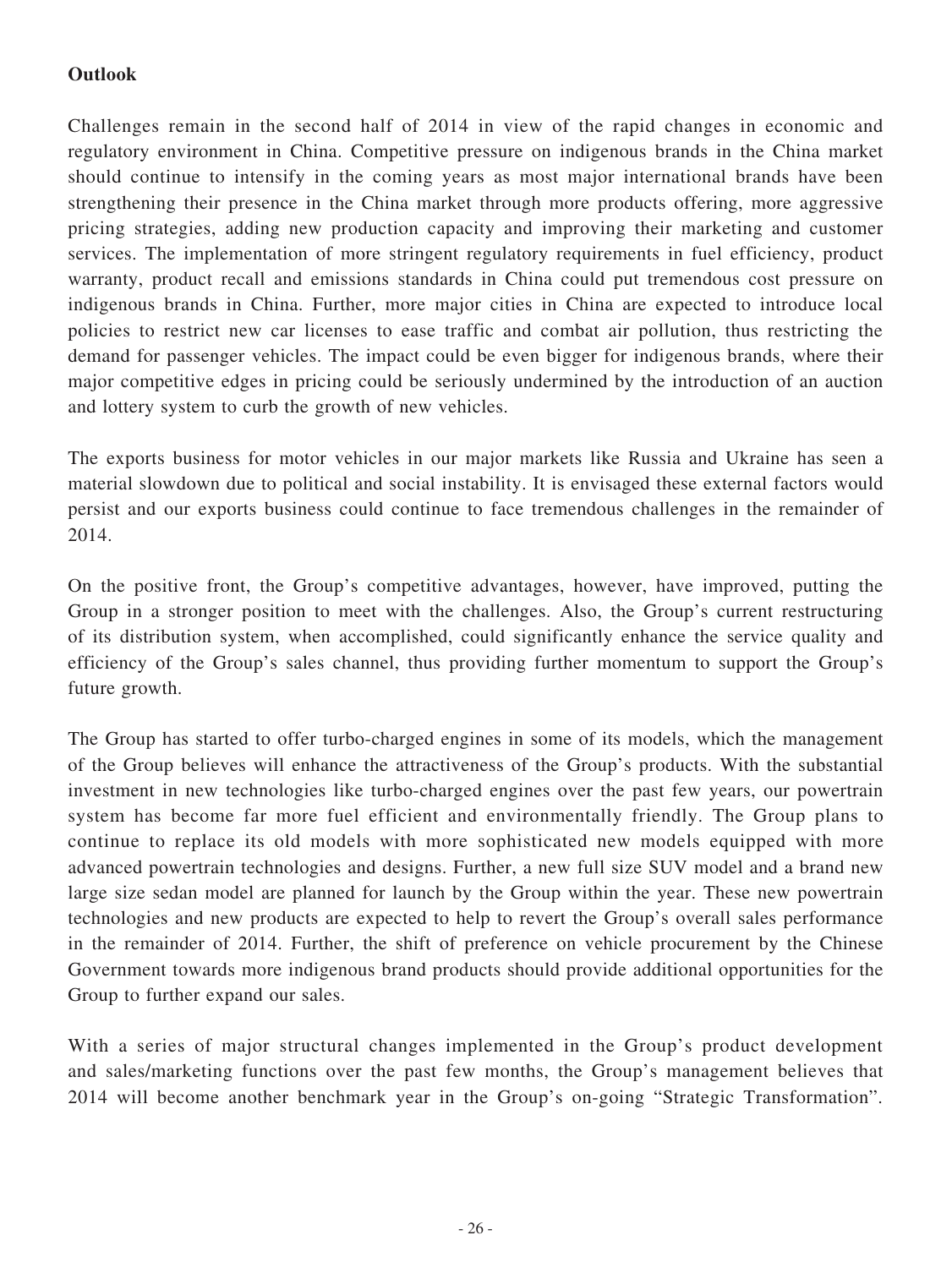The Group's cooperation with Volvo Car Corporation ("Volvo Car") has already started across different functional units, enabling the Group to further optimize resource utilization, and speed up the implementation of platform strategy, standardization, and shared modularization in product development, and thereby giving the Group a strong and unique advantage over its competitors. With the new product platforms, new powertrains and high standard new production facilities under development, the Group expects to deliver quality products and outstanding customer satisfaction and experience, thus allowing the Group to participate in global competition with confidence.

Despite fierce competition in China's automobile market and sign of deteriorating market conditions in some of its major export markets in the first half of 2014, the Group's management team expected the overall sales performance should improve in the second half of 2014. But in view of the less than satisfactory performance in the first half of 2014, the Group's management team decided to revise downward our full year sales volume target from 580,000 units to 430,000 units, which represent around 22% decline over 2013.

# **CAPITAL STRUCTURE AND TREASURY POLICIES**

The Group funds its short-term working capital requirement mainly through its own operational cash flow, short-term bank loans from commercial banks in China and the credit from its suppliers. For its longer-term capital expenditures including product and technology development costs, investment in the construction, expansion and upgrading of production facilities, the Group's strategy is to fund these longer-term capital commitments by a combination of its operational cash flow, shareholders' loan from its parent Geely Holding Group and fund raising exercises in the capital market. As at 30 June 2014, the Group's shareholders' fund amounted to approximately RMB16.9 billion (As at 31 December 2013: approximately RMB16.1 billion). No new shares were issued by the Company during the six months ended 30 June 2014.

# **EXPOSURE TO FOREIGN EXCHANGE RISK**

The Group considers that fluctuations in exchange rate do not impose a significant risk to the Group since the Group's operations are principally in the Mainland China and Hong Kong and the Group's assets and liabilities are mainly denominated in Renminbi, the functional currency of the Group.

# **LIQUIDITY AND FINANCIAL RESOURCES**

As at 30 June 2014, the Group's current ratio (current assets/current liabilities) was 1.43 (As at 31 December 2013: 1.29) and the gearing ratio of the Group was 4.7% (As at 31 December 2013: 6.0%) which was calculated on the Group's total borrowings to total shareholders' equity. Total borrowings (excluding the trade and other payables) as at 30 June 2014 amounted to approximately RMB0.8 billion (As at 31 December 2013: approximately RMB1.0 billion) were solely the bank borrowings. For the bank borrowings, they were mostly secured, interest-bearing and repaid on maturity. Should other opportunities arise requiring additional funding, the Directors believe the Group is in a good position to obtain such financing.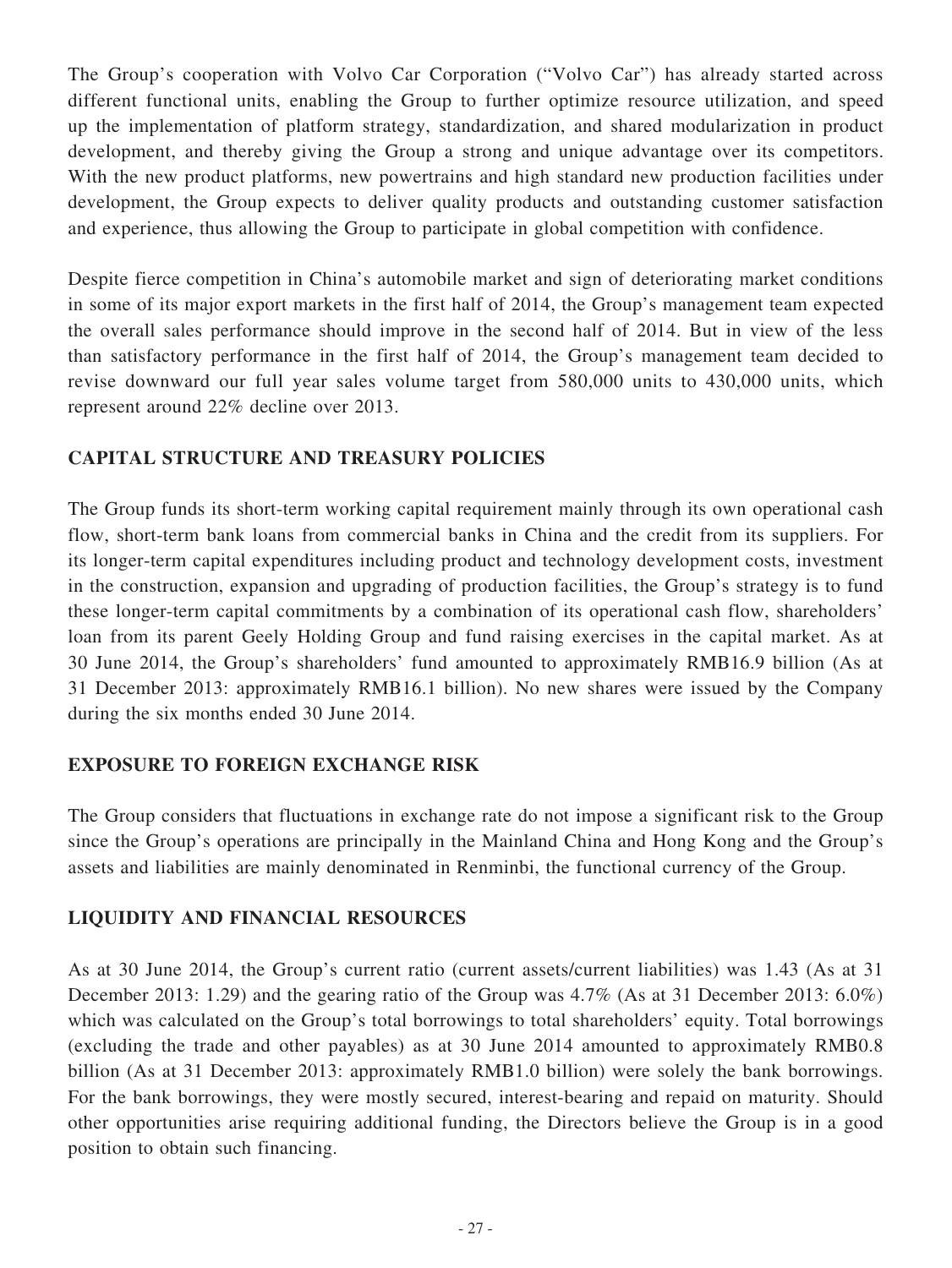# **EMPLOYEES' REMUNERATION POLICY**

As at 30 June 2014, the total number of employees of the Group was about 16,363 (As at 31 December 2013: approximately 18,138). Employees' remuneration packages are based on individual experience and work profile. The packages are reviewed annually by the management who takes into account the overall performance of the working staff and market conditions. The Group also participates in the Mandatory Provident Fund Scheme in Hong Kong, state-managed retirement benefit scheme in the PRC and defined contribution superannuation funds in other overseas countries. In addition, employees are eligible for share options under the share option scheme adopted by the Company.

# **INTERIM DIVIDEND**

At a meeting of the Board held on 20 August 2014, the Directors resolved not to pay an interim dividend to shareholders of the Company (2013: Nil).

# **PURCHASE, SALE OR REDEMPTION OF THE COMPANY'S LISTED SECURITIES**

Neither the Company nor any of its subsidiaries purchased, sold or redeemed any of the Company's listed securities during the period ended 30 June 2014.

# **CORPORATE GOVERNANCE**

The Company has complied with the code provisions ("CPs") of the Corporate Governance Code and Corporate Governance Report set out in Appendix 14 to the Listing Rules throughout the six months ended 30 June 2014, except for CPs E.1.2 and A.6.7 as explained below:

CP E.1.2 stipulates that the chairman of the Board, whilst CP A.6.7 provides that the non-executive directors (including the independent non-executive directors) of the Company, shall attend the general meetings of the Company. With the availability of conference call facility, any directors of the Company who are unable to physically attend the general meetings can participate in the meetings and have direct communication with the Company's shareholders.

Due to other business engagement outside Hong Kong, Mr. Li Shu Fu ("Mr. Li"), the chairman of the Board, and two independent non-executive directors were unable to physically attend the extraordinary general meeting of the Company held on 27 January 2014 in Hong Kong ("EGM"). Nevertheless, three executive directors and one independent non-executive director attended the EGM in person whilst other available directors attended the EGM via conference call. At the annual general meeting of the Company held on 29 May 2014 in Hong Kong ("AGM"), three executive directors and one independent non-executive director attended the AGM in person, whilst Mr. Li and other available directors attended the AGM via conference call. The Board believes the directors who participated in the general meetings via conference call were still able to directly conduct discussion with the Company's shareholders on questions they had and such shareholders' views would be properly channeled to the Board as a whole. In order to ensure that shareholders' questions about the proposed resolutions of the general meetings could be properly addressed, representatives of the Company's financial adviser, China Securities (International) Corporate Finance Company Limited, attended the EGM in person; and representatives of the Company's external auditors, Grant Thornton Hong Kong Limited, attended both the EGM and the AGM in person.